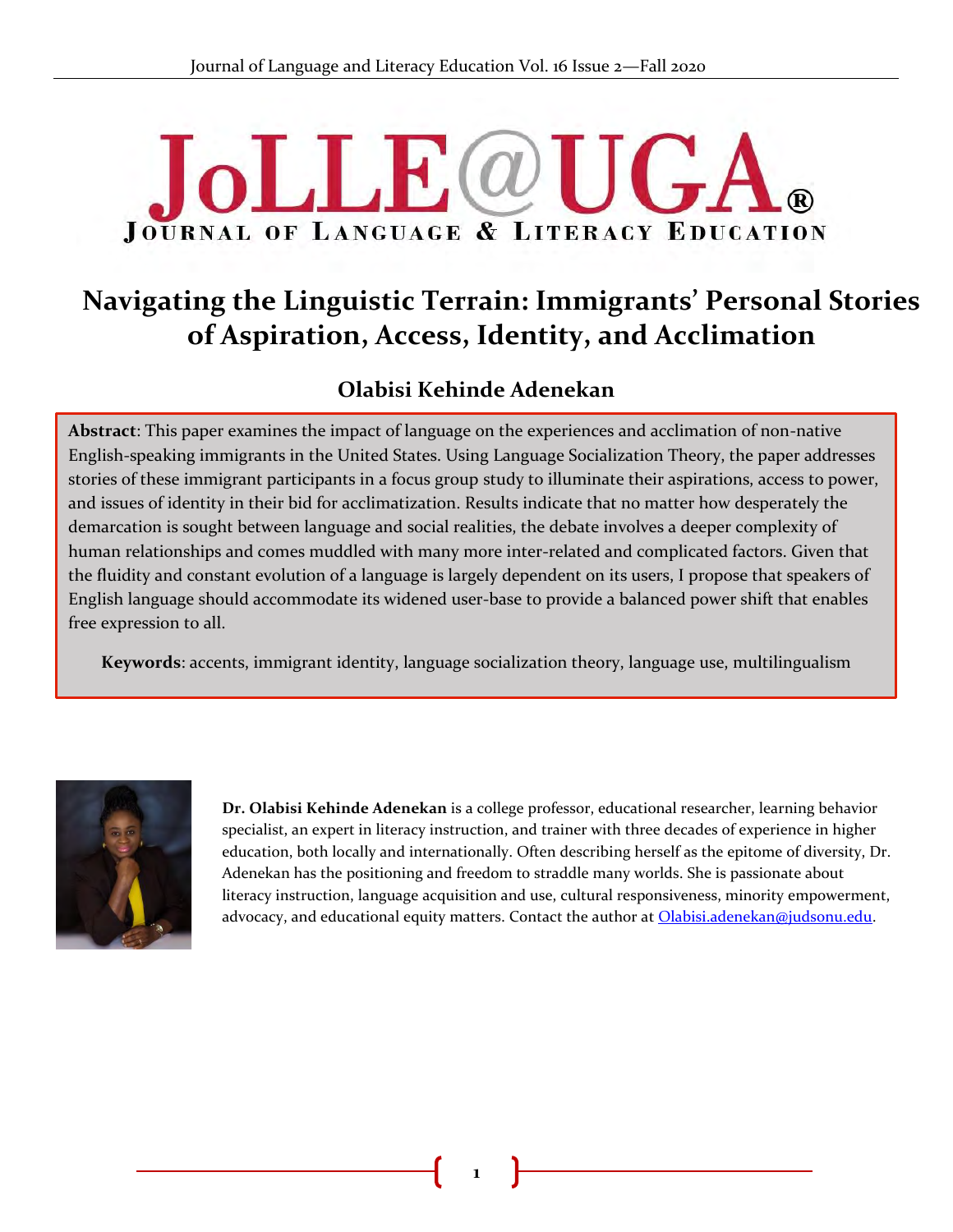#### **Introduction<sup>1</sup>**

anguage is a powerful human construct that exists in every locality and domain. In any form, it is a vital human phenomenon, central to human existence and interconnectedness. Garabedian (2013) describes it as being "not only vital to the organization of our memories, it also functions as a necessary temporal, spatial and, accordingly, existential anchoring" (p. 611). It enables the means of articulation and expression for every human experience and relationship and is intertwined with many sectors of human endeavor. In contemporary society, trends in globalization, technology, and immigration policies have further facilitated easy accessibility to various languages, thereby heightening the necessity for competence in given languages. This interdependence between globalization and language manifests in socioeconomic, political, religious, technological, and educational arenas, and other marketplaces of ideas (Kramsch, 2014), making language use germane to people's ability to effectively navigate and acclimate into chosen geographical locations. L

This article represents a subsection of a larger fourmonth qualitative study (Adenekan, 2019) which investigates the implications of language on the experiences of the study's adult immigrant participants as they settle and adjust to living in the United States. The research question is this: *What kinds of experiences do immigrants have with language use, and how do these experiences impact their reality and perceived quality of life in the United States of America?* In highlighting participants' stories about how they navigate the linguistic terrain as they seek to acclimate and acquire the needed

empowerment into society, this article indicates that their experiences transcend language issues, and encompass other domains of life—socio-economic, psychological, emotional, and educational with respect to the numerous students in schools across the United States who are impacted by their immigrant status.

#### **Literature Review**

To shed light on their experiences around language use and the impact they have on the reality and perceived quality of life of the participants of this study, this section reviews relevant research and studies on language and power, language ideologies, language and accents, and language attrition and intergenerational isolation.

#### **Language and Power**

The pragmatic power of a language is described as the ability of that language to gain control over a multiplicity of domains, which include the political, socio-economic, religious, and other functional human preoccupations (Alim, 2016; Bourdieu, 1977, 1991; Cervantes-Rodriguez & Lutz, 2003; Gal, 1989; Lippi-Green, 1994, 2004; Schieffelin & Ochs, 1986a; Silverstein, 1979, 1987; Tomic, 2013). In his discussion about World Englishes, Kachru (1996) described the "pluricentricity" and "universalization" (p. 136) of English language as resulting from the act of the dispersal of the language to various regions in the diaspora largely due to colonization, thus resulting in a decentralization that encompasses demographic, cultural, linguistic, and literary "reincarnations" (p. 137).

<sup>&</sup>lt;sup>1</sup> I acknowledge that there is a gender spectrum and that myriad pronouns exist to refer to individuals in my writing. Throughout this article I will use "he" to refer to individuals who identify as male, "she" to refer to individuals who identify as female, and "ze" for

individuals who identify as gender-neutral. I have selected these pronouns because I believe they are more familiar for a diverse audience of readers.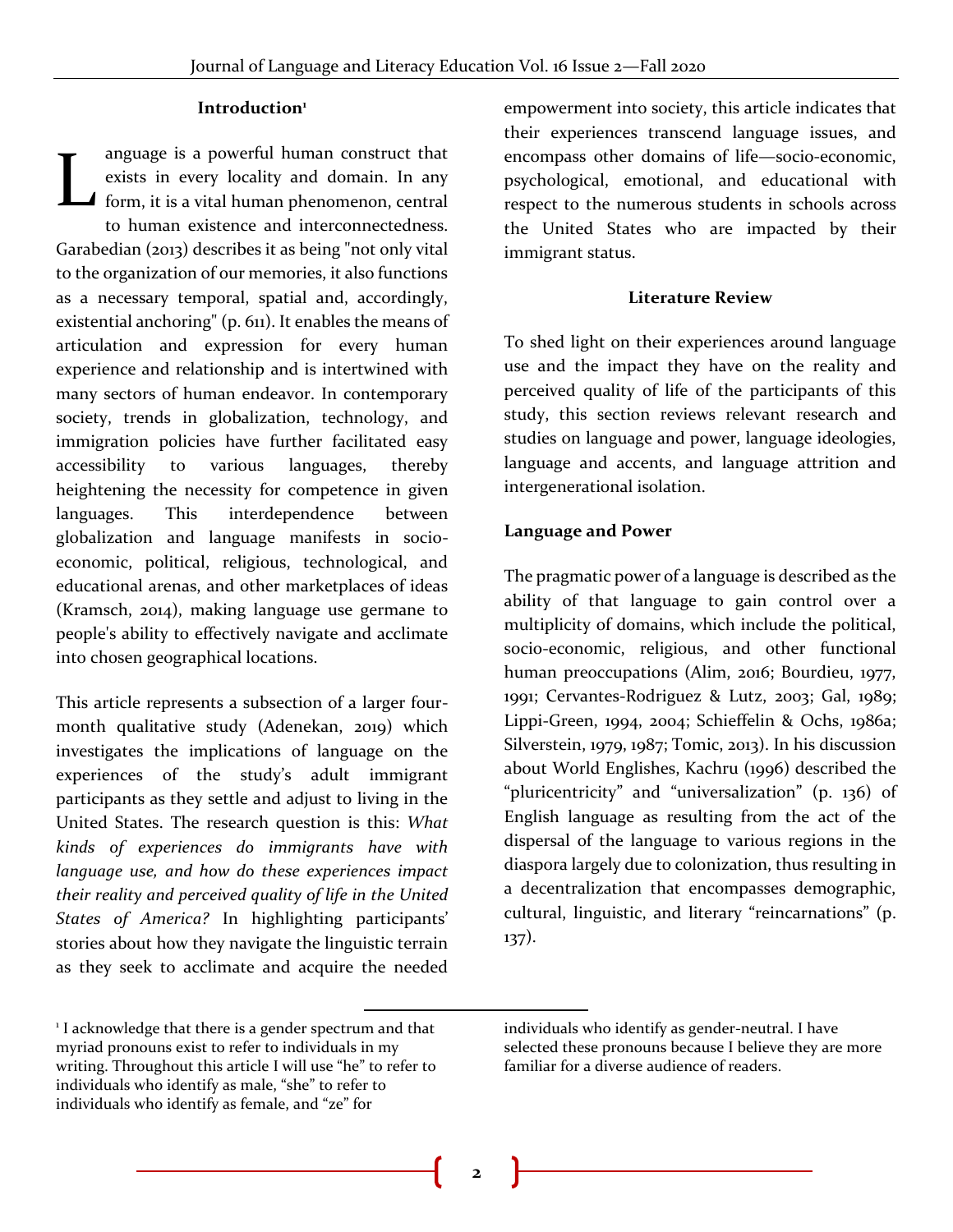Kachru further stated that this "universalization of English and the power of this language have come at a price; for some, the implications are agonizing, while for others they are a matter for ecstasy" (p. 135). According to his argument, therefore, to the one category that holds the hegemonic advantage, for whom English is ecstasy—it is mobility, it is access code, it is identity, and it is much more. For the other category for whom it is agony, however, it is alienation, it is rootlessness, it is impotence, it is disempowerment.

Being such an essential commodity, language has the

propensity to be easily manipulated and exploited by those in power for purposes of exclusion and/or inclusion in the negotiations of significant power and the deconstruction of the balance of such power (Creese & Kambere, 2003; González, 2005a; Gutiérrez & Larson, 1994; Miller, 2012). This control is enabled and strengthened by such ideologies propounded to support the dominance of the language of power.

#### **Language Ideologies**

Language use is commonly accompanied by various persuasions and ideological stances that prescribe and seek to control its usage. Silverstein (1979) defines language ideologies as "a set of beliefs about language articulated by users as a rationalization or justification of perceived language structure and use" (p. 193). These are the held beliefs about how a language should be used, they are the beliefs guiding what is deemed admissible and proper in the use of the given language. Scholars have also pointed out that these entrenched ideologies and persuasions are borne out of deep cultural, political, social, and

**"To the one category that holds the hegemonic advantage…it is mobility, it is access code, it is identity... For the other category for whom it is agony, however, it is alienation, it is rootlessness, it is impotence, it is disempowerment."**

economic histories of a people (Blommaert, 1999; Davis & Phyak, 2017; Gal, 2005; Razfar & Rumenapp, 2014; Woolard, 1998).

Due to imperialism and colonization, the colonial language ideology was promoted in which the English language was imposed on the colonies (Pennycook, 2000). This obtrusion, coupled with globalism, has led also to the current status of English as a Language of Wider Communication (LWC) (Schmitz, 2014). The language ideologies surrounding the structure and use of the English language are multifarious and sometimes stand in opposition to

> the enculturation of other users of the language. A case in point is the English only/standard only ideology, which prescribes, in places where English is used globally, that the acceptable and proper form of the language is the "standard English" (Morales & Rumenapp, 2017; Silverstein, 1996). Furthermore, the education system in the United States has grappled with the monolingual ideology for decades (Baker et al., 2001; García & Kleifgen, 2010; Giles et al., 1995; Lippi-Green, 2004, 2012; Paris,

2016; Santa Ana, 2004; Schieffelin et al., 1998).

The debate is still rife on the legitimacy of standardization when there are so many varieties and regional standardizations. The question still remains when reference is made to standard English: Does "standard English" mean Queen's English, American, Australian, Indian, Nigerian, Canadian, or the so many other varieties that exist in various linguistic communities and by which people communicate effectively? (Leung et al., 2009; Razfar & Rumenapp, 2014; Watson, 2018). It is worthy of note also that these varieties and regional standardizations also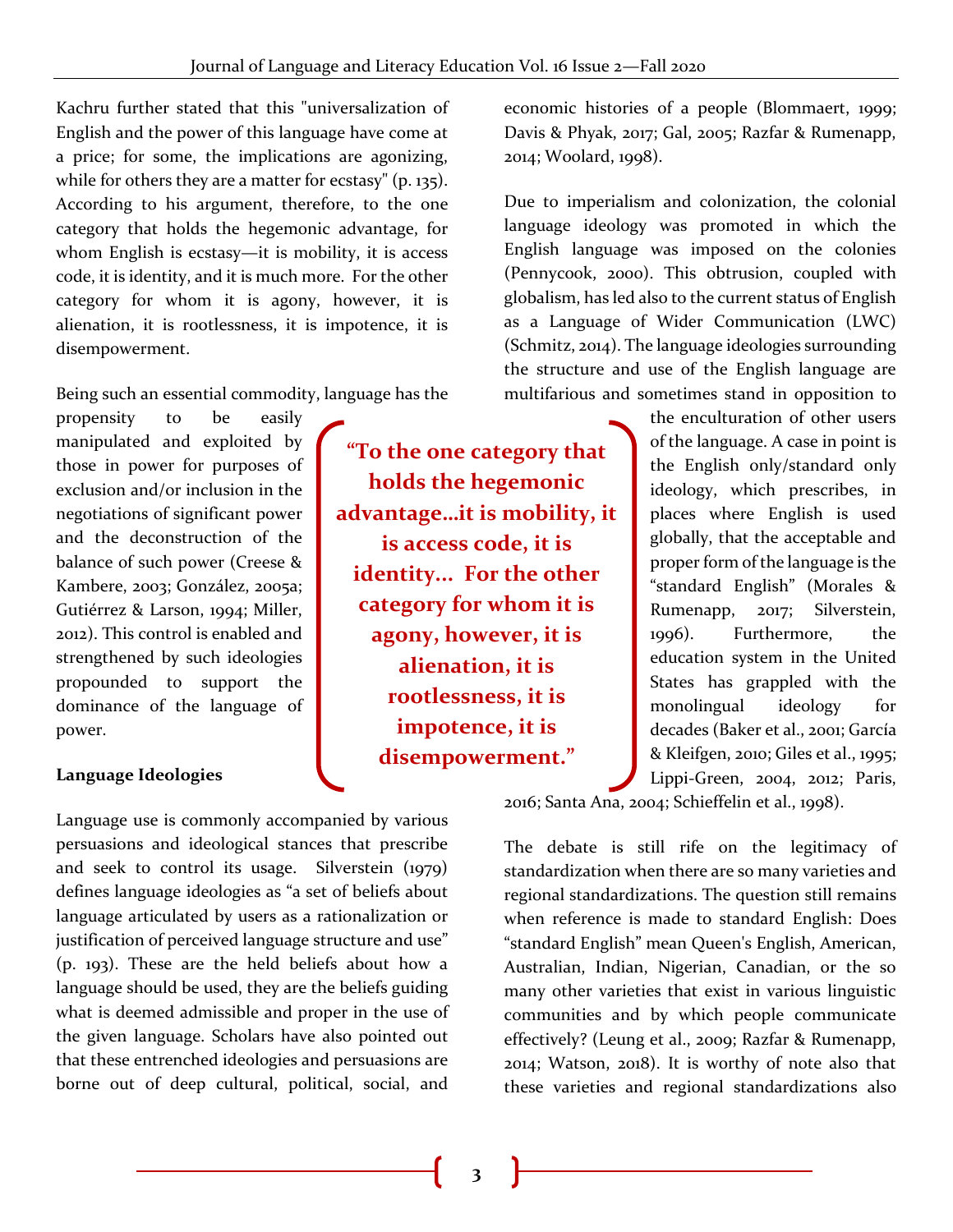encompass issues of accents, whether regional or otherwise.

## **Language and Accent**

An accent is a particular way a speaker produces sounds as influenced by the speaker's dialect or native language. An accent gives insight into the speaker's national and/or ethnic identity and information (Carlson, & McHenry, 2006; Edwards, 1997; Kinzler et al., 2011; Labov, 2006). Although a long-debated concept among linguists, the critical period hypothesis posits that there is a window of age range, referred to as the age of acquisition (AoA) within which a person can acquire a language with near-native precision. Once the AoA timeframe elapses, there will exist a phonological interference of the earlier-acquired language (L1) in the acquisition of an additional language. This interference, in effect, is the origin of accent and is therefore difficult to unlearn or re-learn for the vast majority of people (Baker, 2001; DeKeyser et al., 2010; Flege et al., 1995; Patkowski, 1990).

In spite of these developmental issues, as an ideological construct around the notion of standardization (Lippi-Green, 2004, 2012; Schieffelin et al., 1998), foreign accent is a major cause of negative perception of the non-native immigrant by some native speakers of English. For example, Carlson and McHenry (2006) pointed out that when a person of British-influenced accent speaks, such a person is perceived as polished and refined, while the one of Asian-influenced speech is perceived as competitive, and so on (Cook, 1999; Leong & Hayes, 1990; Lippi-Green, 1994; Stewart et al. 1985). Tomic (2013) argues that people who speak with foreign accents are usually rated lower in intelligence, aptitude, and social-economic status, and are even often rated lower on the job scale skill level. This Language-trait Focused Discrimination (LTF/LTD) makes the issue of foreign accent a quintessential

"litmus test for exclusion" (Lippi-Green, 1994, p. 166) from access to social mobility, status, identity, inclusivity, and sometimes even gainful employment.

Numerous studies (Bresnahan et al., 2002; Derwing & Munro, 1997, 2009; Jaber & Hussein, 2011; McCrocklin & Link, 2016) have postulated that familiarity with an accented speech pattern is known to inherently improve comprehensibility; while intelligibility, on the other hand, focuses on word recognition and the ability to actually understand what is being said. Although Munro and Derwing (1995) surmised that it is possible for an accented speech to be comprehensible and intelligible, the African participants in Creese and Kambere's (2003) studies explained that they are often ignored when they speak and are frequently treated as if they are invisible. This erasure gives them such feelings described by Jhagroo (2015) as looking into a mirror and not seeing their own reflection. These participants also reported that people tend to focus more on correcting them than they do in paying attention to the content of their speech, indicating that the accented speaker is often discredited, perceived as a non-competent English speaker, or at best, perceived as a person of limited English language skills (Miller, 2012; Podberesky et al., 1990).

While not denying that an extremely small percentage of nonnative speakers easily pass for native speakers, Cook (1999) argues that the presumption that the presence of a foreign accent is a fault (César, 1999), a deficiency, and a failure on the part of the nonnative speaker to achieve nativespeaker competence, is faulty and should be jettisoned. She further argues that measuring the nonnative speaker by that standard is a comparative fallacy that does not meet the bio-developmental definition of who the native speaker is, and will be akin to saying that ducks fail to become swans (Cook, 1999).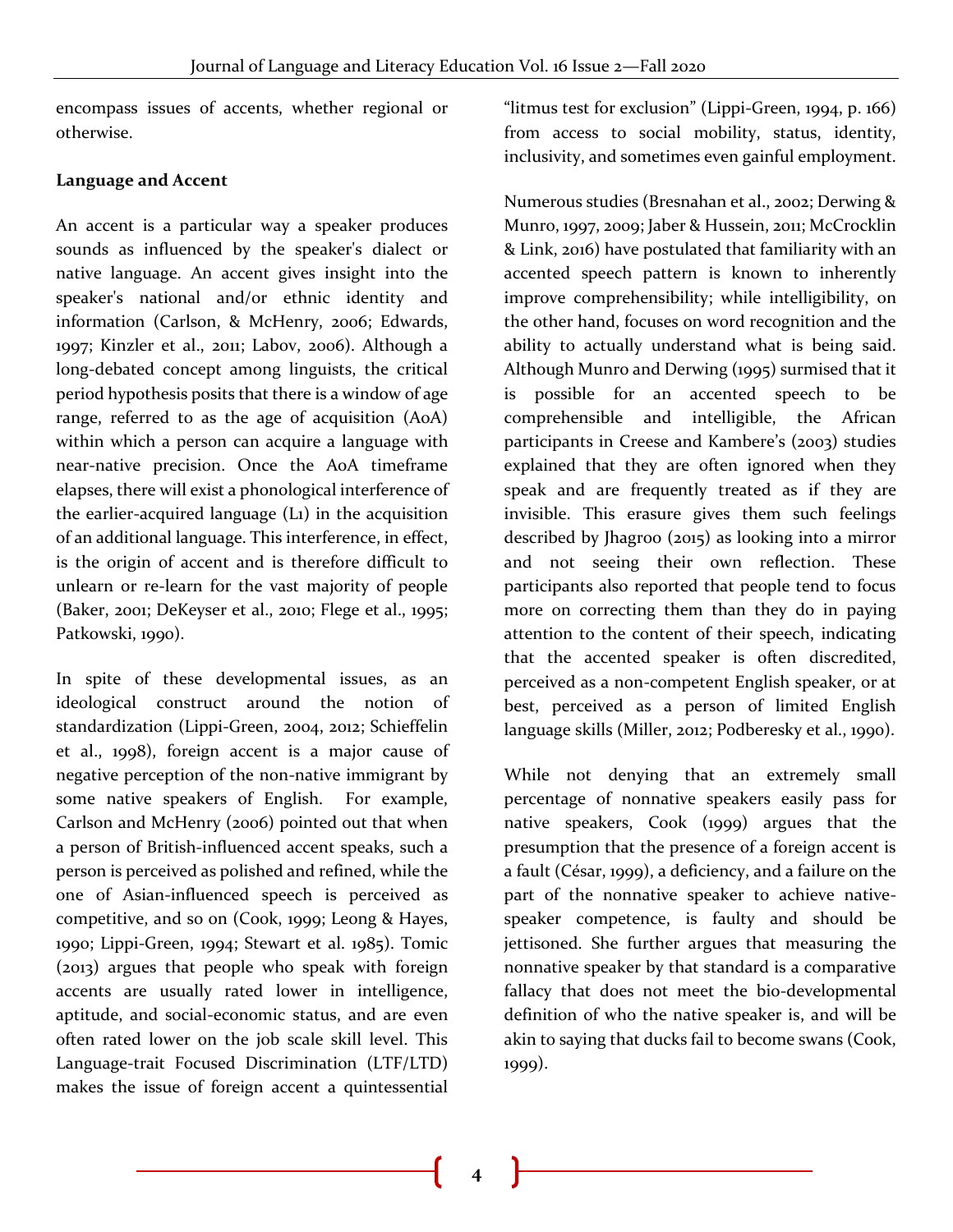This nativeness principle (Derwing & Munro, 2009; García & Kleifgen, 2010) is antithetical to the notion of translanguaging (Baker, 2001; García, 2009; García & Li Wei, 2014; Li Wei, 2011; Williams, 1994): the process of integrating multiple languages in the same speech event, providing an opportunity where multilingual speakers' language becomes an integrated communication system through the use of various resources to navigate linguistic domains. It is described by García (2009) as "focusing on the language itself and how one or the other might relate to the way in which a monolingual standard is used and has been described . . . (with) no clear-cut borders between the languages of bilinguals . . . a

languaging continuum that is accessed"  $(p. 47)$ .

Furthermore, the nativeness principle and ideology are a manifestation of intolerance for foreign accents, which then becomes the criterion by which the immigrant nonnative speaker is perceived and judged. According to Cook (1999), they are "considered failures if they have foreign accents" (p. 195). This perception has in turn given

rise to many accent reduction or modification therapy programs, which inherently work on the presumption that foreign accent is a dreadful thing and needs treatment, intervention, modification, or even eradication (Boucher et al., 2013; Jin & Liu, 2014; Munro & Derwing, 1995). Cook (1999) asks: "Why should English-speaking people who sound as if they come from Houston be accepted as L1 successes when Polish people speaking English are deemed L2 failures for sounding as if they come from Warsaw?" (p. 195) These language ideologies that demand conformity to a particular mold are thus selective in accepting regional accents, while at the same time denying foreign ones. These inhibitions sometimes

**"The nativeness principle and ideology are a manifestation of intolerance for foreign accents, which then becomes the criterion by which the immigrant nonnative speaker is perceived and judged."**

drive such decisions that could negatively impact heritage languages and their speakers on social, familial, and intergenerational interactions.

### **Language Attrition and Intergenerational Isolation**

An established practice within immigrant minority language groups is for individuals or families to defer to speaking predominantly English to their children, mostly in the hope that these children will cultivate the nuances of the more prestigious native language, in this case, English. As this goes on, language attrition, defined by Ecker (2004) as the "decline of any language" (p. 322) occurs, creating gaps in

interactions in these families. Consequently, as the younger generation shifts away from their heritage language and identifies more with English as their first language, the ripple effect of intergenerational isolation is activated, thereby creating a condition that further alienates them from the older generation who do not speak the language of power (Cumming-Potvin et al., 2003). This estrangement, in

turn, has the propensity to lead to language attrition (Major, 2010; Opitz, 2010; Yazıcı et al., 2010).

#### **Theoretical Framework**

This study is grounded in Language Socialization Theory (LST), which has its roots in multiple disciplines and theoretical frameworks, including sociology, linguistic anthropology, cultural psychology, cultural-historical psychology, activity theory, sociocultural theory, discursive psychology, positioning theory, and many more. Through a preoccupation with close examinations of language use on both "macro-and micro-contexts" (Duff &

**5**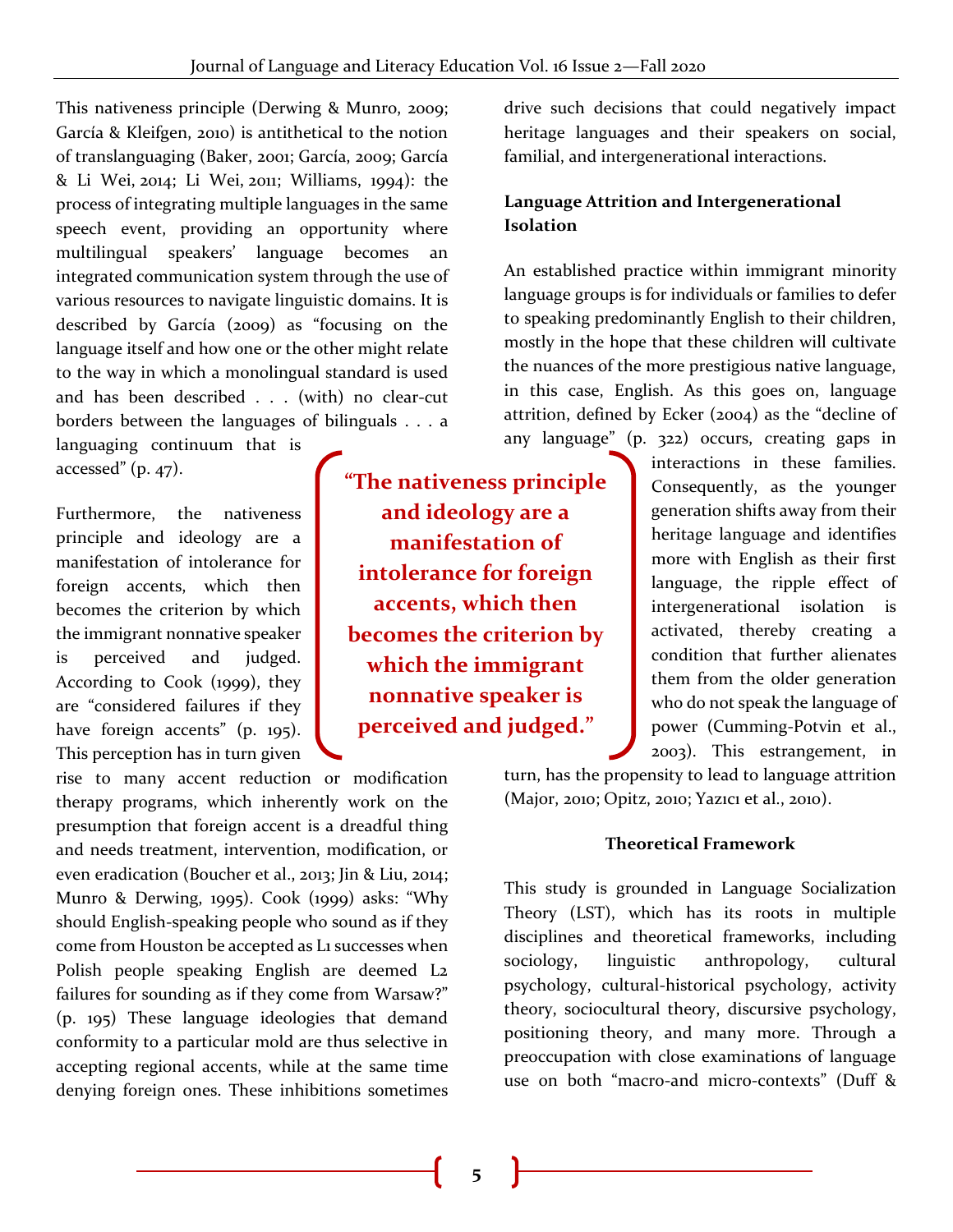Talmy, 2011), LST researchers identify two major domains of socialization in which individuals acquire cultural worldview, viz. "socialization through the use of language, and socialization to use language" (Schieffelin & Ochs, 1986a, p. 163). The stance is that such an examination is not only limited to childhood language acquisition but "is open to investigating language socialization throughout the human lifespan across a range of social experiences and contexts" (Schieffelin & Ochs, 1986a, p. 163). As a result, continual socialization morphs the passive learner into an active user who contributes to meaning and outcomes of interactions within their given social community (Schieffelin, 1990; Schieffelin & Ochs, 1986a; Watson-Greco & Nielsen, 2003). In their framing of this theory, Schieffelin and Ochs (1986a) posit that "the process of becoming a competent member of society is realized to a large extent through language, by acquiring knowledge of its functions, social distribution, and interpretations in and across socially defined situations" (p. 168).

This socialization demonstrates how the mutual inclusivity of both domains is articulated in the speaker's participation in social contexts (Duranti et al., 2012; Ortaçtepe, 2013). The perspective is that becoming a competent member of a given society is a precursor to effectively learning the language of that community. Conversely, becoming a competent member of the given society requires the use of language in all of its social ramifications. For the immigrant, acquiring the cultural worldview associated with the second language (L2) presents a difficulty that prevents entry into appropriate socialization through the use of the given language. This challenge in turn hinders effective socialization and the ability to participate within the social context that the language demands.

Language socialization is therefore germane to this research as it not only investigates issues of language acquisition but also takes these preoccupations a step further by seeking to understand what role language plays in the process of an individual's linguistic and social integration into community. LST is important for this study because of its emphasis and concern with understanding how a people's language and communicative practices evolve and develop as the people subsist in varieties of social communities. The wide perspective provided by this theory provides the opportunity not only to focus on exclusive issues, but also on various other issues such as culture, ideological differences, issues of identity and subjectivities, power, and such other offshoots that may be connected with language acquisition and use (Duff & Talmy, 2011; Schieffelin & Ochs, 1986b). In this article, interpreting the transcribed data through the lens of LST gives the latitude to highlight the impact of language use on participants' bid for acclimation.

## **Methodology**

This study was conducted in a large Midwestern city in the United States of America. Participants were identified by targeting non-native English-speaking immigrants in the city, although these individuals have varying degrees of proficiency in English language, which is not their first language. For initial participant recruitment, surveys and questionnaires were distributed to identified immigrants in these communities, and participants were selected based on availability and interest. There were twenty-four participants in the five focus groups.

## **Study Design**

Focus groups were used as the primary means for collecting responses to questions. This format was best suited for the study as it provided the opportunity to collect needed responses from multiple participants concurrently (Hesse-Biber, 2017; Patton, 2002; Saldaña, 2009; Yin, 2016). The face-to-face format enhanced the opportunity to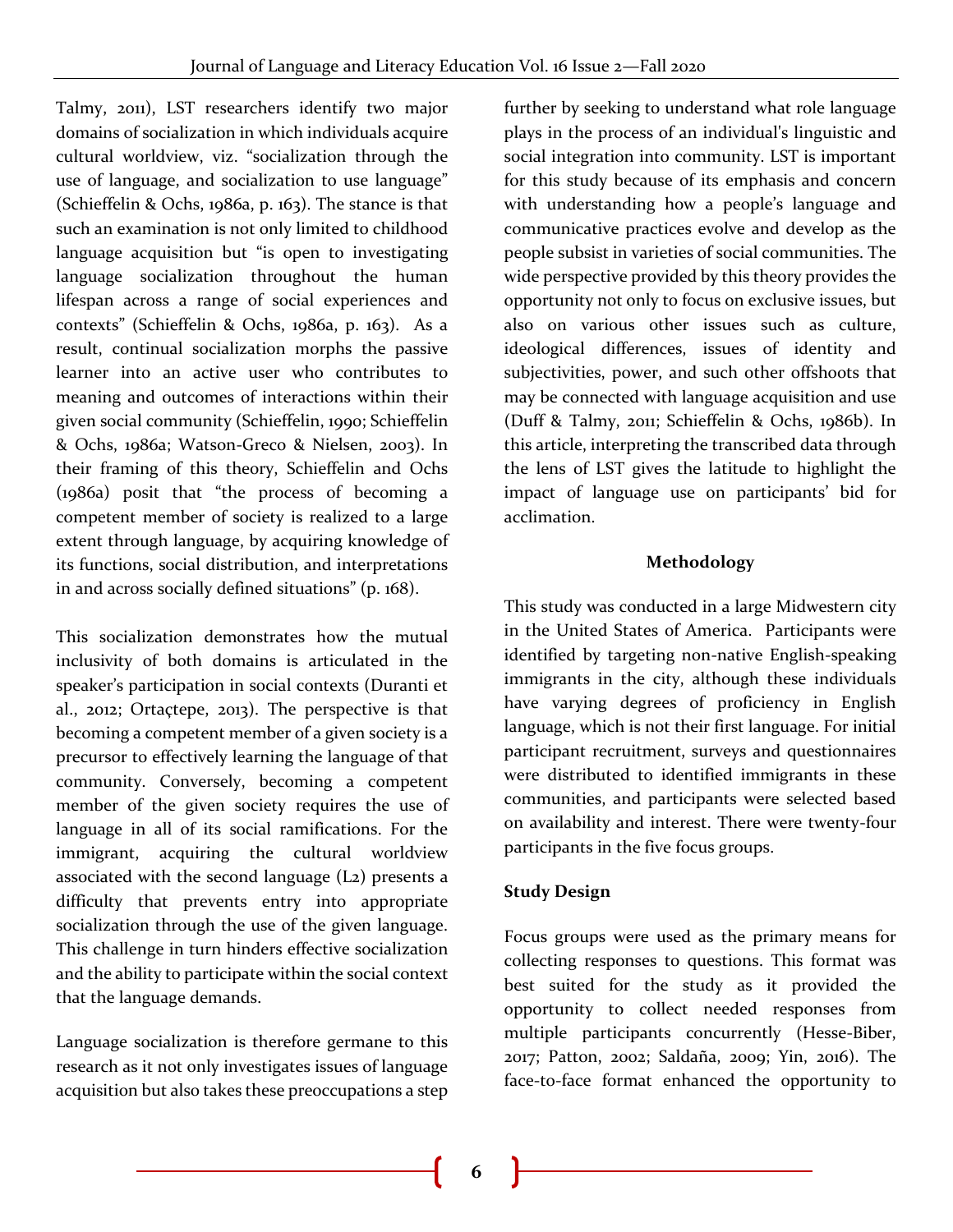observe and note participants' body language and expression, and to ask follow-up questions for clarification, if and when needed. It also harnessed the advantages of group dynamics and interaction to provide rich discussion and varied sources for validity. The research sought deep and meaningful narratives from participants (Duke & Mallette, 2011), thereby eliciting the need for them to "talk about their experiences, their feelings, and their intuition surrounding the issues [the research was] examining" (Butin, 2010, p. 97), enabling the identification of patterns, themes, and consistencies across all responses. The focus group research method also provided the latitude to design such protocols that veered group discussions toward addressing those issues that answered the research question, which formed the initial baseline for the questions asked. In the course of responding to these questions, other questions were asked to follow up on issues raised and/or to seek clarifications.

## *Identification, Selection, and Composition of Participants*

Participants were of mixed nationality, mixed ages of arrival in the United States, diverse family dynamics, mixed-gender groups, diverse cultural backgrounds, varied religious inclinations, different native languages, and mixed-age groups of immigrants eighteen years of age or older. The length of stay of participants in the United States ranged from two years to forty years. Participants' career levels, both in their home countries and in the United States, were mixed and diversified, ranging from students, white and/or blue-collar workers, home-makers, midcareer level workers, executives, business owners, and/or retirees (Appendix A). Apart from varied levels of proficiency in English ranging from conversational to highly proficient, participants also spoke 20 other languages in total (Appendix A). The culturally-and-language-rich participant sample, coupled with the multitudinous grouping approach in terms of age range, race, nationality, religion, and gender, not only provided diverging perspectives on the issues of immigrants and language use in the United States, but also, varied sources for information validity. For ease of communication and group dynamics, all participants were required to be able to converse minimally and comfortably in English: As González (2005b) put it, "this is the language in which my academic discourse resides" (p. 128).

Since this study focuses on immigrant experiences, participants were chosen through purposive and snowball sampling methods by targeting immigrants in the city. An initial survey questionnaire (Appendix B) was administered to identify adult immigrants in churches, a neighboring parochial school, social communities, and ESL class groups in two community colleges' and through personal contacts. This stage included articulating the research objectives, collecting initial demographic information, and screening interested participants. Selection process for participation was based first on responses, availability, and willingness of respondents to participate. A follow-up logistics survey (Appendix C) was then administered to participants who were willing to commit to the research. Determination about meeting date and time was made based on responses garnered from this survey. Other relevant logistics information was communicated to participants by phone, text message, or email. Based on the stated day/time availability, participants were selected to form five focus groups (FGs). Each cohort consisted of four to seven individuals.

## *Working Logistics of FG Meetings*

FG meetings were held in available community spaces that were conducive to such gatherings: in a meeting room at a local church complex and assigned classrooms in a community college. On the first day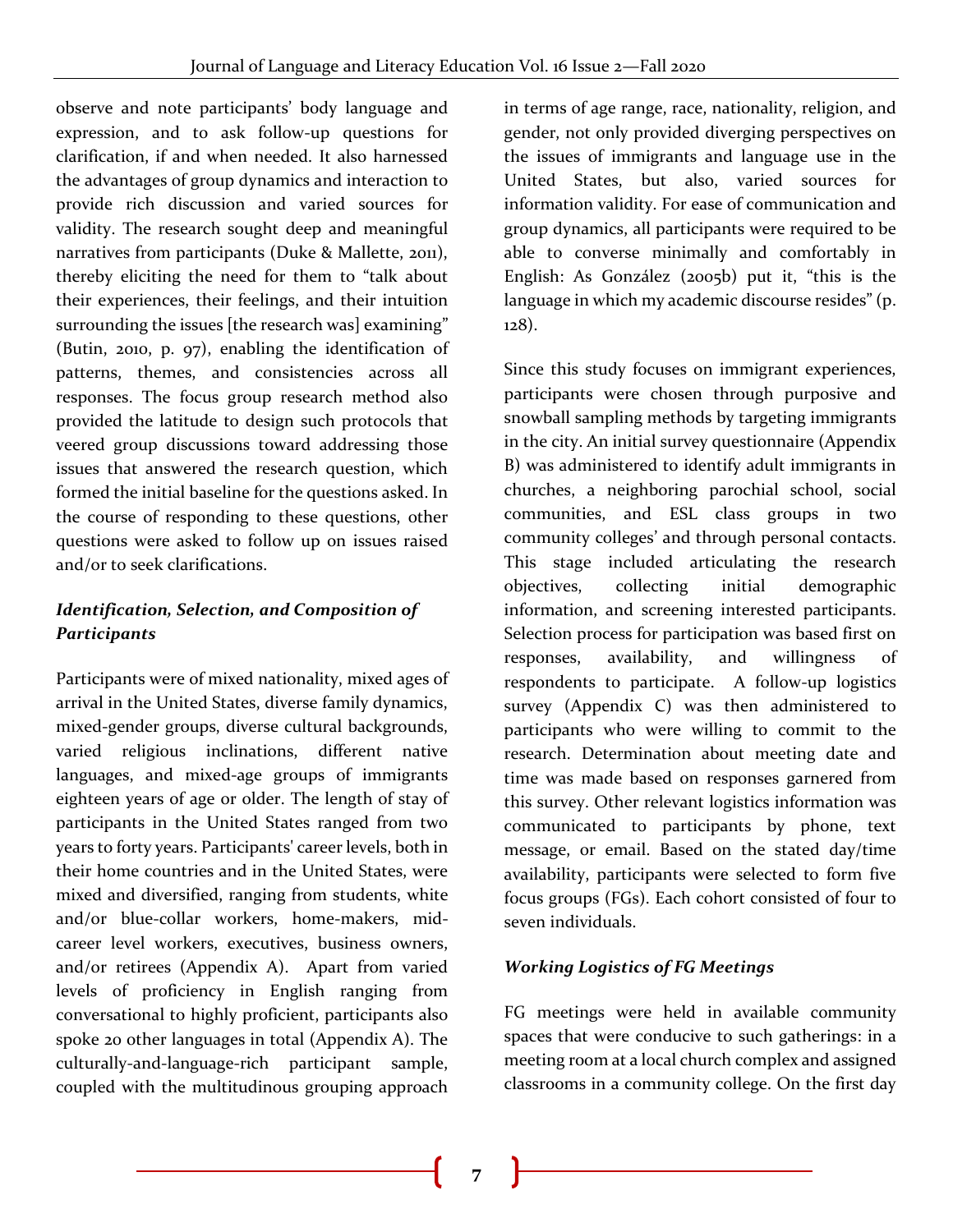#### **Figure 1**

#### *Constant comparison coding methodology*



Note. This diagram depicts the linear coding progression in CCM.

of each FG meeting, participants completed additional questionnaires that served to provide more information (Appendix D). At the first meetings for each cohort, relevant information about research objectives, cohort logistics, and guidelines for group participation was shared (Appendix E). During FG meetings, I served as facilitator and note-taker; and a research assistant was in charge of audio recording and technical details for most of the group meetings. Already prepared semi-structured interview protocols or questions (Appendix F) were posed to facilitate an easy flow of discussions. Participants were asked to respond to these questions and encouraged to share stories surrounding their responses.

Prior to the second meetings, I listened to the audio recording of the earlier meetings, came up with additional questions to clarify points of confusion, and/or to dig deeper into participants' stories. These

narratives served as springboards for subsequent discussions.

Additional prompts were used in the second meetings to further delve into the narrated stories of participants (Appendix G). Other questions were posed as needed.

#### **Data Collection**

Participants' responses were audio-taped and transcribed. To protect participants' confidentiality, pseudonyms are used for transcripts that are included in this article. Verbatim transcriptions included nonverbal utterances, as I determined these to be of practical necessity to provide an interpretative determination of meaning from nonverbal cues (Halcomb & Davidson, 2006; Lapadat & Lindsay, 1999; MacLean et al., 2004; Poland, 1995). Transcript collection timeline for this study spanned four months. Transcribing, coding, and transcripts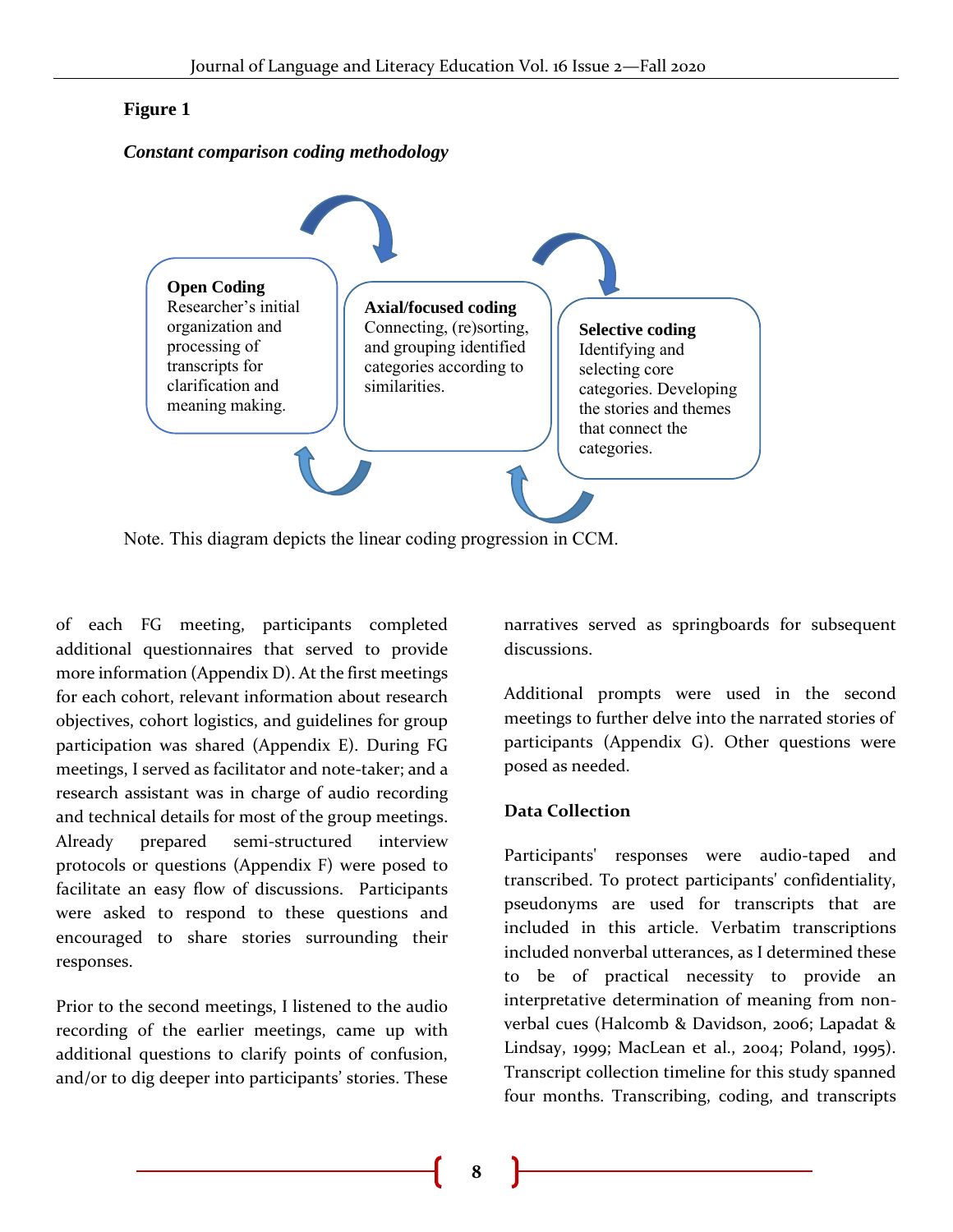analyses were done concurrently as data became available.

## *Data Reduction and Analyses*

Transcript analysis was conducted through the grounded theory (GT) approach (Charmaz, 1996; Glaser & Strauss, 1967; Kolb, 2012; Strauss & Corbin, 1994)—a "general methodology for developing theory that is grounded in data systematically gathered and analyzed" (Strauss & Corbin, 1994, p. 273). GT is helpful for developing "mid-range theories" that may be "minor working hypotheses and all-inclusive grand theories" (Glaser & Strauss, 1967, p. 33). This inductive approach was best suited for this study as it provided the latitude for transcript interpretation which research like this needed. Using the Constant Comparison Method (CCM) (Glaser, 1978; Glaser & Strauss, 1967) helped me to make meaning from transcripts presented through multiple perspectives by a continual and concurrent coding and analyzing system.

I highlighted the relationships between the various categories of codes generated from the transcripts (Taylor & Bogdan, 1998). According to Strauss and Corbin (1994), CCM helps the researcher to "illuminate the conceptual relationships between concepts/categories (a phenomenon, i.e. a problem, an issue, an event, or a happening) and their properties in the theory development" (p. 145). Through this method, "the researcher continually sorts through the data collection, analyzes and codes the information, and reinforces theory generation through the process of theoretical sampling" (Kolb, 2012, p. 83).

As indicated in Figure 1, the first step was an initial "open," line by line coding for generating broad groupings. During transcription, I started an annotative codebook for emerging themes such as accent, loss of confidence, integration, missed

opportunities, diversity, and language attrition. After uploading transcripts into Nvivo 11 data analysis software (QSR, 2017), I continued analysis through "axial" coding by identifying recurrent coding, which focused on sorting, re-sorting, and rearranging transcripts into similar groupings and categories. These were re-sorted and re-categorized in "selective" coding to specify relationships between the themes gleaned from the transcripts (Hallberg, 2006).

To formulate the final themes shown in Table 1, I identified and sorted the codes that are most recurrent from the coded transcripts into "main categories," and then re-grouped, re-categorized, and re-named them into similar clusters or "subcategories." The discussions in the "Findings" section are a further re-grouping of these subcategories. This coding process was used to sort through and interpret the multiple perspectives of transcripts collected so that, as Strauss and Corbin (1994) insisted, I may be true to the voices of the participants.

The selected transcripts are the ones that represent most succinctly, in my estimation, participants' responses to the points being discussed, and the ensuing themes that were generated. Furthermore, in order to ensure that readers fully understand the discussions, excerpts that were used in this study were inclusive of the contexts within which utterances were made, and the portions that are most relevant to the point(s) being made are in bold letterings. Some excerpts are used more than once to reiterate certain points in the study.

The presentation of these findings as themes is a methodological decision that allows for the transparent presentation of responses in a sensitive and systematic way that portrays the social reality of participants' stated experiences.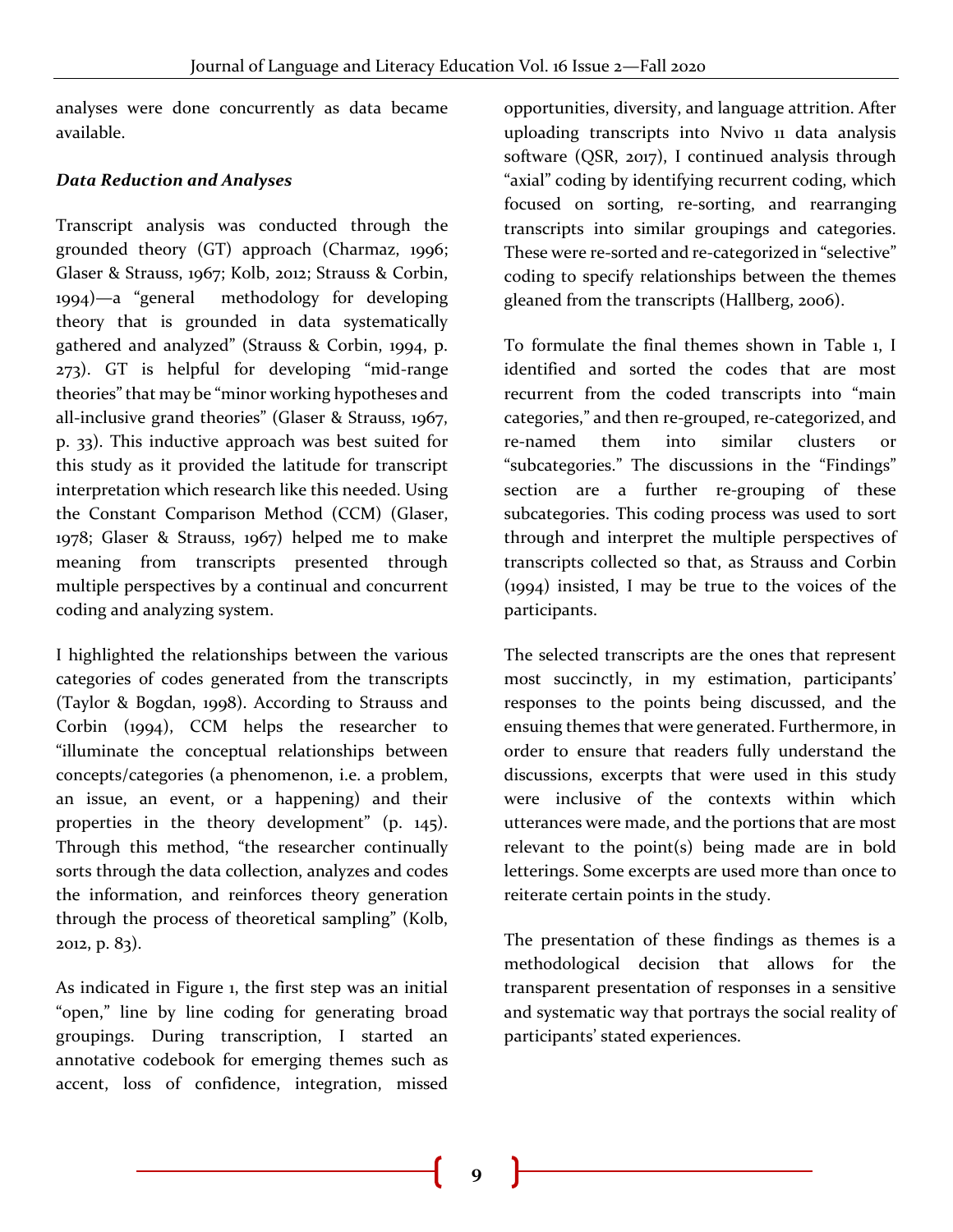#### **Table 1**

| <b>Main Categories</b>                     | <b>Subcategories</b>                                                                   |
|--------------------------------------------|----------------------------------------------------------------------------------------|
| Immigration, Diversity, and                |                                                                                        |
| Language Use                               |                                                                                        |
|                                            | Value of Competence vs. "Handicap of Language"                                         |
|                                            | Perceptions, Attitudes, and Dispositions                                               |
|                                            | Language and Culture                                                                   |
|                                            | Language and Racism                                                                    |
|                                            | Socialization, Integration, and Language Use                                           |
|                                            | Isolation, Belonging, and Identity                                                     |
|                                            | Affinity with other Immigrants                                                         |
| Accents and Language Variation             |                                                                                        |
|                                            | <b>Effects of Prior Language Experience</b>                                            |
|                                            | Perceptions, Attitudes, and Dispositions to Foreign<br><b>Accented Speech Patterns</b> |
|                                            | <b>Accent Modification Therapy</b>                                                     |
|                                            | The Ambivalence of Accents                                                             |
|                                            | Language and Employability                                                             |
|                                            | Level of Education and Career Prospects                                                |
| Coping, adaptation, and<br>overcoming odds |                                                                                        |

#### *Thematic categories and subcategories*

#### **Findings**

Immigration brings diversity of nationality, ethnic origin, color, and language into the communities where immigrants reside. This interaction between different peoples and cultures brings about a series of follow-up factors discussed by FG participants in the present study. For the participants to tell their stories, and for me to represent these stories in the most undiluted form that I can muster, these selected transcripts represent participants' responses to the

research question: "What kinds of experiences do immigrants have with language use, and how do these experiences impact their reality and perceived quality of life in the United States of America?

#### **Aspiration and Survival**

Participants shared the reasons why they came to the United States, and as with every immigrant story, these reasons are as diversified as they are unique, spanning economic, political, and personal realms.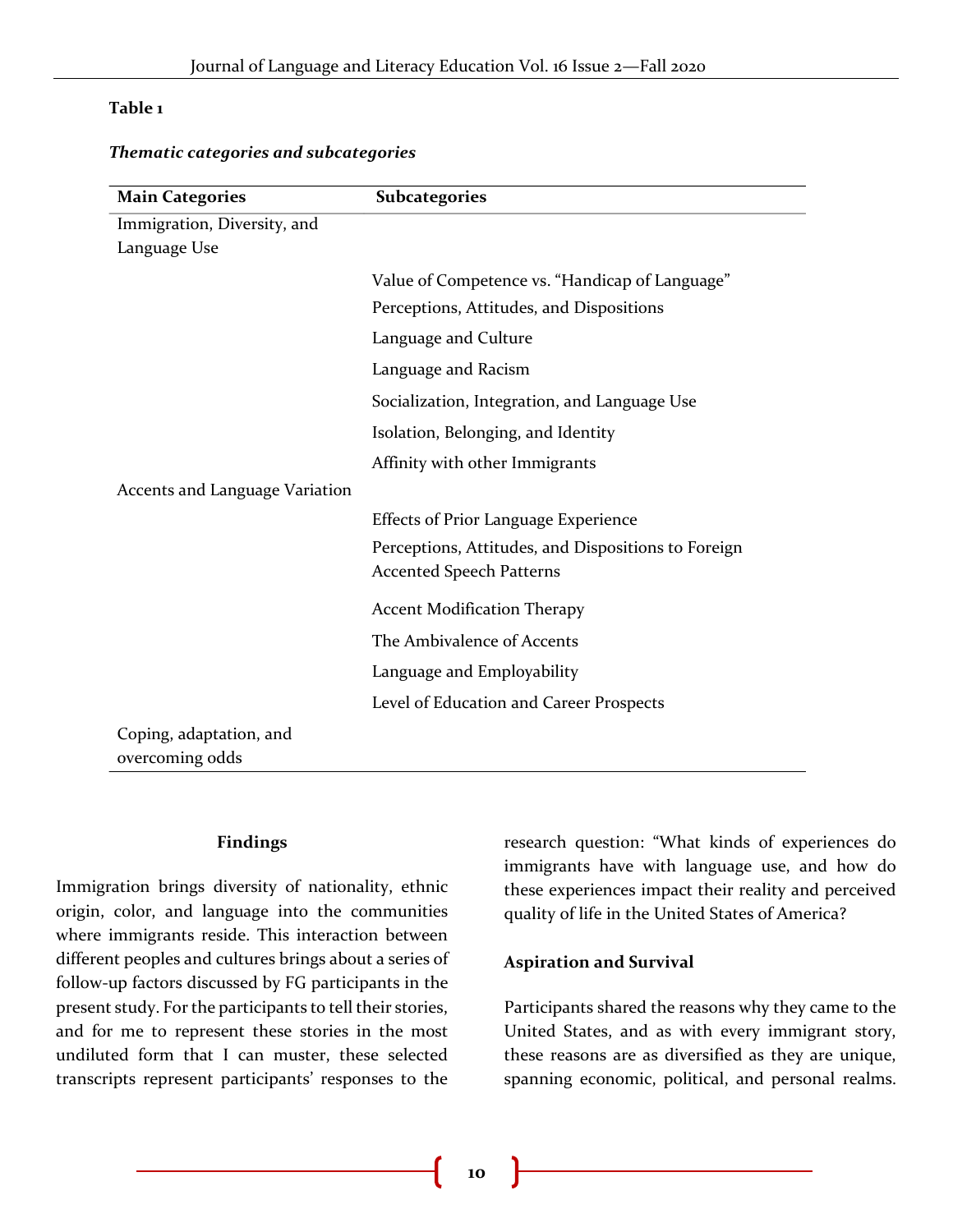Some are here because of family relocation, others moved because of terrorist activities in their home countries, while others moved because they want a better life for their families:

> **Anna**: I come from a poor family and we couldn't afford a lot of things, and I felt that it's gonna be a **good opportunity** for me, for us, to have a better life. (FG  $4_2$ )

> **Joseph:** How I came to the U.S. was a little bit different. Where I was working, there was some kind of **suicide bombing that crept into the country,** so it was like a real quick decision for me I would say.  $(FG_3_1)$

> **Daniel: We all came here with different aspirations, but we came here, and we are here**, and the experiences are somehow. (FG  $22)$

They each had different reasons for coming to the United States; the reasons are as diversified as are the people. For some, these experiences are positive; for others, they may not be. No matter what these reasons are, however, participants place a strong premium on their ability to adapt—providing them with an inroad to better placement, better opportunities, and better integration. They do not in any way consider themselves as not having what it takes to communicate. They are driven by the desire to succeed.

## **Access to Significant Power and Employability**

The need to survive and thrive is ingrained in humanity, and so, irrespective of the underlying factors for migration, immigrants also need to earn a living and take care of their loved ones. When searching for employment, half of the FG participants expressed employment-related difficulties. They shared that they often are left wondering how the selective process is impacted by their foreignaccented speech, their unfamiliar names, and their

lack of American qualifications. They also worry about the selection process, especially when pitted against American-born competitors:

> **Veronica**: I apply for a job for instance, um, I think that's always an issue. **I'm always concerned that will my accent be an impediment to my getting the job, in spite of my qualifications?** So, I think it, it will always be a struggle for, I think, a foreigner. I mean, 35 years is a long time. . . . I've spent more of my life here than anywhere else. . . . I definitely think, that um, **there's times I've considered that perhaps my accent prevented me from getting, doing, being, whatever the thing they need.** (FG 2\_1)

Just as Veronica shared in this excerpt, participants concurred that even though it is hard to prove, there is always the struggle, the wonder, and the sense of unease that surrounds the self- reflection that follows after a failed job search. Veronica's incertitude reflects the immigrant that accented speech, "*prevented (me) from getting, doing, being, whatever the thing they need."* For these participants, not only do they not have cogent proof to back their feelings, but they are also powerless to do anything about it.

As a result of the various hurdles they have faced to get employed, participants shared in the excerpts below that because they feel the need to constantly prove their competence, they have to bring a level of dedication to the workplace that is different from what their counterparts in the United States bring. This work ethic, in turn, makes it easy for them to be exploited and overworked as a result:

> **Rabia**: I have that problem because **my boss will actually take jobs from other people and give it to me** because "oh you did it quickly, you did it well, you didn't make errors, this person keeps making errors," and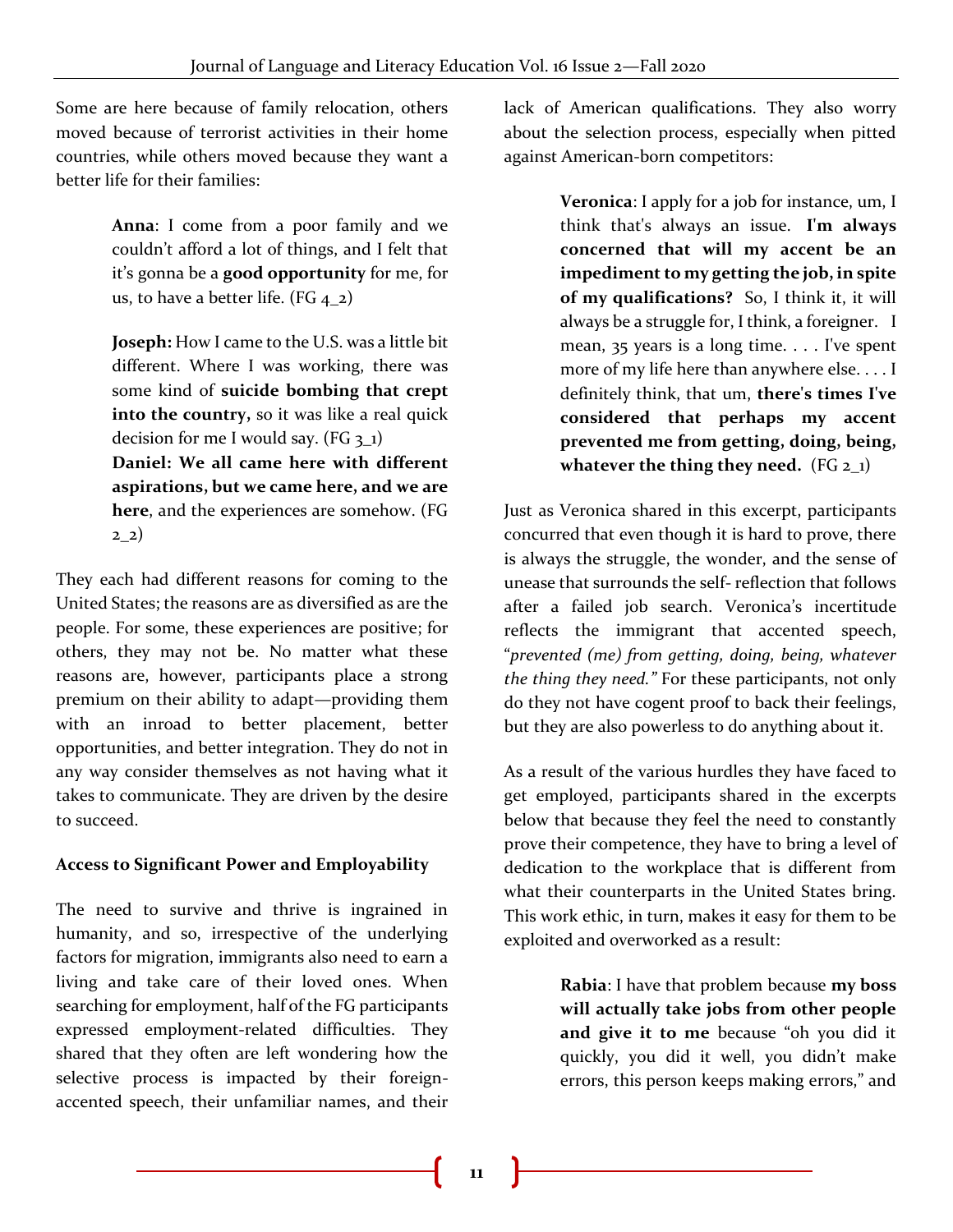then it became too much and it became a problem and I kept getting promises, "we will hire more people," **you keep getting more work because you do it and you do it like this (tapping fingers rapidly) - my boss actually said "you do it like this, (tapping fingers rapidly) like a machine."** (FG 1\_1)

These are expectations immigrant participants put on themselves because they feel the need to hold on to whatever jobs they have. They need to avoid anything that will put them through having to go through the job-seeking experience they have had, and as a result, **Grant** explained that,

> when you go to work, um **you feel like you need to do the best job, you feel like you need to be the best job. You're scared of saying anything against people. You can't defend yourself. You have to follow what they say and do it.** (FG  $_{4-2}$ )

The following exchange with Amber further illustrates this problem:

> **Amber:** We bring in a lot to the table because of our experience, we have to work harder, and I think that's what makes us better people, we appreciate it more.

**Facilitator:** Why do we have to work harder?

**Amber**: Because **we have to prove that we are valuable employees**. Grant said he had to show employees that he was worthy of the job.

**Facilitator:** And that's another question I was going to ask. **Who put these expectations on us?** Do we put it on ourselves; do they put it on us?

## **Amber**: Yeah. **I think we do. But it's because of experiences with people who are not nice to us.** (FG 4\_2)

Based on these discussions, the prevalent feeling was that the bid for economic autonomy is often stunted because of the possibility of language-trait-focused discrimination, which in turn furthers the sense of inadequacy and insecurity. Giving their parting shots, the following participants said:

> **Grant**: When **you start figuring um that your accent and your skin color and things like that, all go together, and people will respect it or people will not, or people will take it as an advantage to just take advantage of you.** Um so that was my experience. . . . but **Ifeel the oppression and the segregation, and it still happens.** (FG  $(4-2)$

> **Nina**: What might be a problem is, **the jobs are not there and if you are pushed against the white person and an immigrant, yes then they would not like you, irrespective of how well um educated, um how good you are at the job that you do. . . . I think it all boils down to money at the end of the day**. If that is all out of the picture, then they'll be accepting of you no matter what you are. . . . Good and bad will come afterwards. At least I, my skin color is different, whether I'm different from you maybe at the base of it I'm not, I'm just a person. But the first impression you get when you see a person is that he or she is dark, then you see the accent, then you see the culture, you start bringing up all these things. . . . At least in the workplace. (FG  $3_2$ )

**Amber:** But don't you think it's unfair that not only we come to a foreign country, we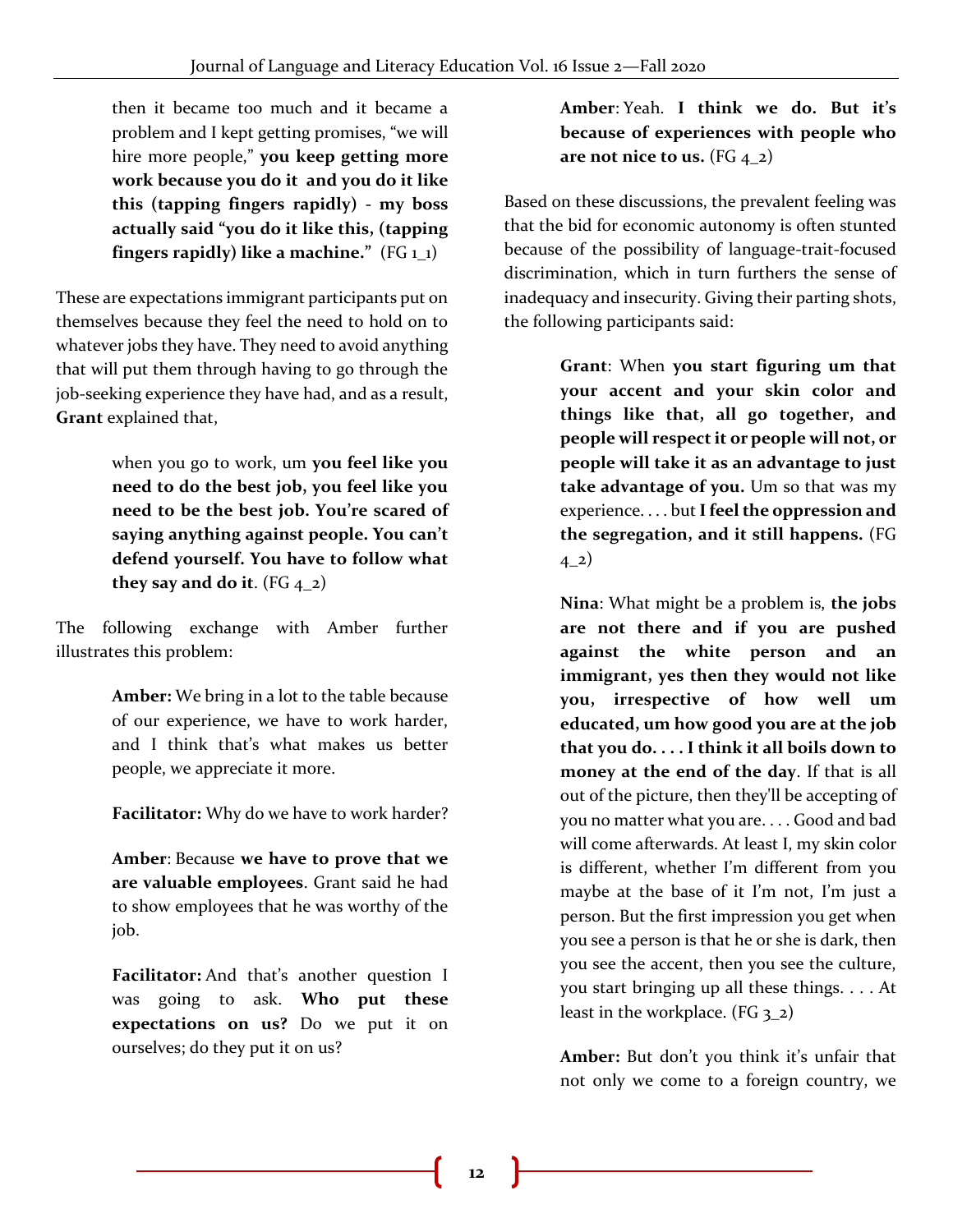have to learn the culture and language and then constantly we have to um fight with this. **Why can't they just accept us? The only thing they have to actually do is to accept us**. You know, I'm not expecting them to, to, to you know, learn about my country, it's just like, you know, just accept us.  $(FG_4_1)$ 

This plea is the heart cry of immigrant participants in the study. Amber put it quite succinctly when she said, "*you know, just accept us."* Although they are aware of the reality of the possible hardship of moving into another country, they are only asking for acceptance, for the opportunity to be heard, for the opportunity to be given fair chances to live, for the

opportunity to be given the fighting chance to thrive in their adopted countries.

## **Identity, Isolation, and Belonging**

Participants shared that the relationship between the need to preserve and maintain their unique identity in their newfound land and domain, their sense of isolation, and their need

to belong, often follows from both external and internal pressures. They feel the tension of balancing an identity that should guarantee their inclusion into U.S. society, while on the other hand, staying true to the identity into which they were born. Participants expressed the need to keep their identity intact by focusing on those things that help to preserve their original cultural identities. This is the tension explicated by Veronica and Amber in the following excerpts:

> **Veronica**: **We want to feel that we belong (yeah) and if we are not "other", then we're part of the mainstream.** (FG 2\_2)

**"They are only asking for acceptance, for the opportunity to be heard, for the opportunity to be given fair chances to live, for the opportunity to be given the fighting chance to thrive in their adopted countries."**

**Amber**: We as immigrants, **we struggle with two different cultures** – with our own, then American. So, we either follow this American dream or we don't. (FG  $4_2$ )

**Veronica**: Can I take it a step further and say even maybe **belongingness? We want to feel that we belong, and if we are not "other," then we're part of the mainstream**. (FG 2\_2)

That feeling of total inclusion is often unrealizable because of the various layers of cultural and language barriers with which they are confronted. The feeling that they are unable to use language effectively leads

> to isolation, as shared by Ziggy in the following excerpt:

**Ziggy**: **They sent me back two years**. . . . **And being in class, in school, those were like just listening, and it feels like you are a wall . . . and it feels like a wall, you see them like talking among themselves but you were like in a corner just like that.** And you know you want to

**learn fast like your peers because like the access**. . . . after many years I just like doing listening to radio, I started listening to like, talk show on radio and I start **mimicking their voice like repeat, though I don't understand a lot of words** (laughter) **it is like dah-dah-dah, and then I am trying to get the accent. . . .** I think that's thing, **you want that belonging, so that you won't be left alone,** or like be a loser or a loser and you don't want people talking about you that you are, or you are wearing tight pants, you should be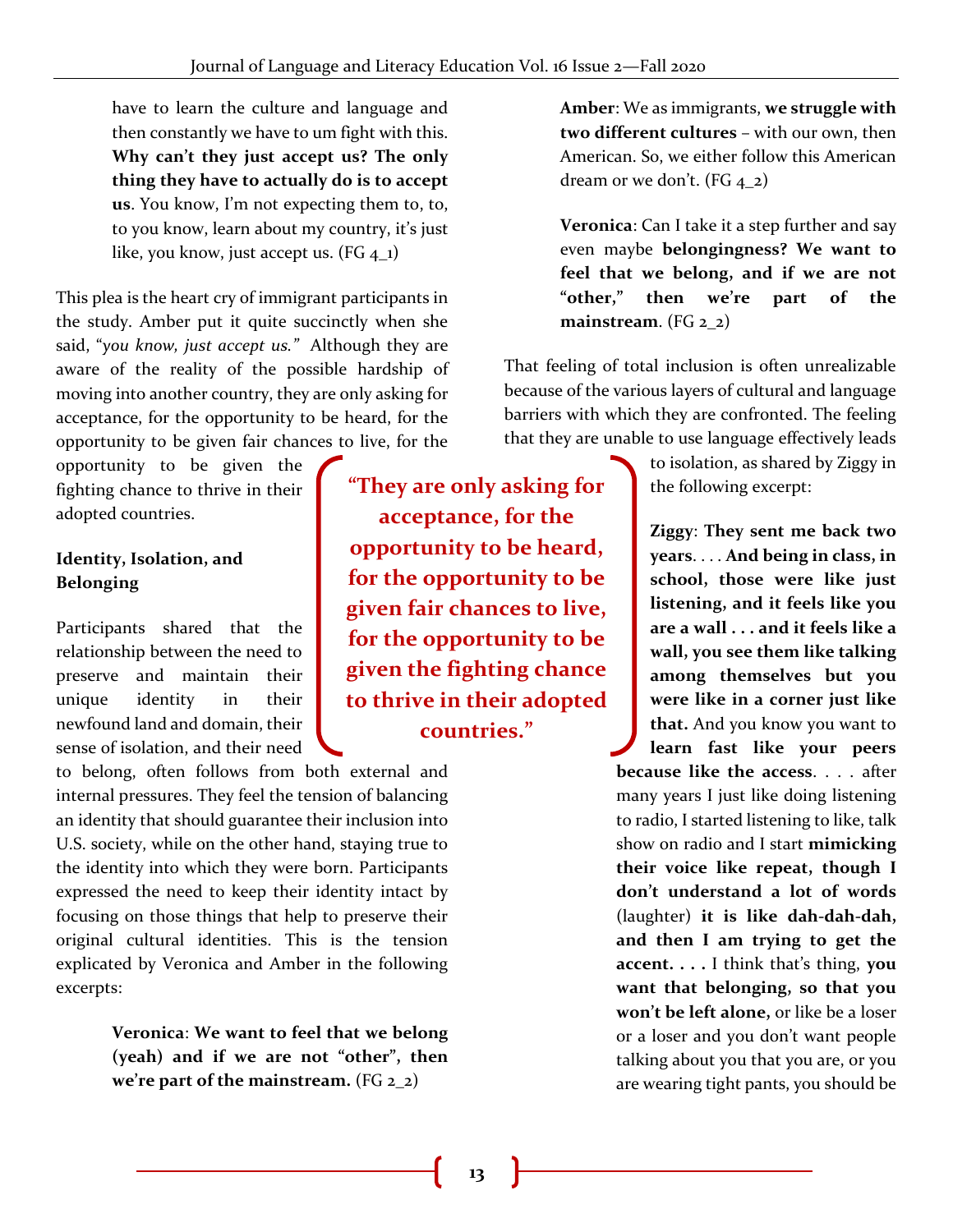wearing baggy pants like that. So I started changing my clothes, just to be part, of you know.  $(FG_1 2)$ 

For the students, the education system fails to value and honor their unique identities. To avoid isolation and feeling *"like a wall,"* such students figure out a way to assimilate, thereby effectively silencing their unique identities. This effacement is further reiterated in the comment below:

> **Kathy: When I cannot communicate with people**, **I always stay alone**. Usually I am very talkative person, I am sociable person. I'm open to the world, but when I can't speak, I'm just stay here and do nothing **and watch people and how they enjoy things that they do together.** And this is a very big problem, yeah, because when you cannot communicate, you **just looking for person who speaks your language, which is not always**…(FG 5\_2)

Furthermore, even though they crave acceptance and belonging in society, it is not fully realized because they also struggle with the need to preserve their language and culture in order to justify and maintain their unique identity in a foreign land. The need to make these choices thus often leads to other internal struggles and tensions. Amber and Grant shared their struggles as Polish and Ecuadorian immigrants, not only with the general American society but also sometimes within their individual immigrant communities:

> **Amber**: I also find myself in a situation what **I don't belong in the Polish community anymore**. I am 100% Polish. . . . but it's like, you know if you are in a certain group, you act like the rest of the group, you look like the rest of the group, you belong. But if you wanna do something a little bit different, or

you have different dream, or your goals are different, you kind of start to feel isolated, yeah, **but I'm not in the American group either. So, I'm kind of kind of in the middle**, you know?

**Grant**: **I live in two different worlds**. My job, my school, my networking, the professional environment that I am part of. And then when I go home, **it's a totally different environment. It's another world.** My parents, my family, my traditions**, so I manage both worlds**, like so I . . . work in that environment, work, school, to be a part in different organizations and then go into my home, I have to cook, I have to help my parents, and if the car is broken, I have to do mechanic work. Things like that because . . . **it's like living two different worlds**. . . . **your parents, they don't know the system**, **they didn't know the meaning of school. It's like they (also) live in two different worlds.**

**Amber**: A lot of people think that you have to work really hard to make a good living. **So, they don't go to school, they don't learn language because they think it's pointless.** You have to work hard, so sometimes when I talk. . . . you know, sometimes you have bad days and you wanna complain and they just say, "Oh my God! Why are you complaining? I have to clean this and this many houses, but you just go to the library and smile, and you complain?" And that's not what I meant. It's not like, oh my God, I go to work at the library, you know, it's just that I have feelings too and I deal with different people. I have two kids and I have to balance my work, school, my kids, and **sometimes it's not just easy but because I am different, and I chose different, you**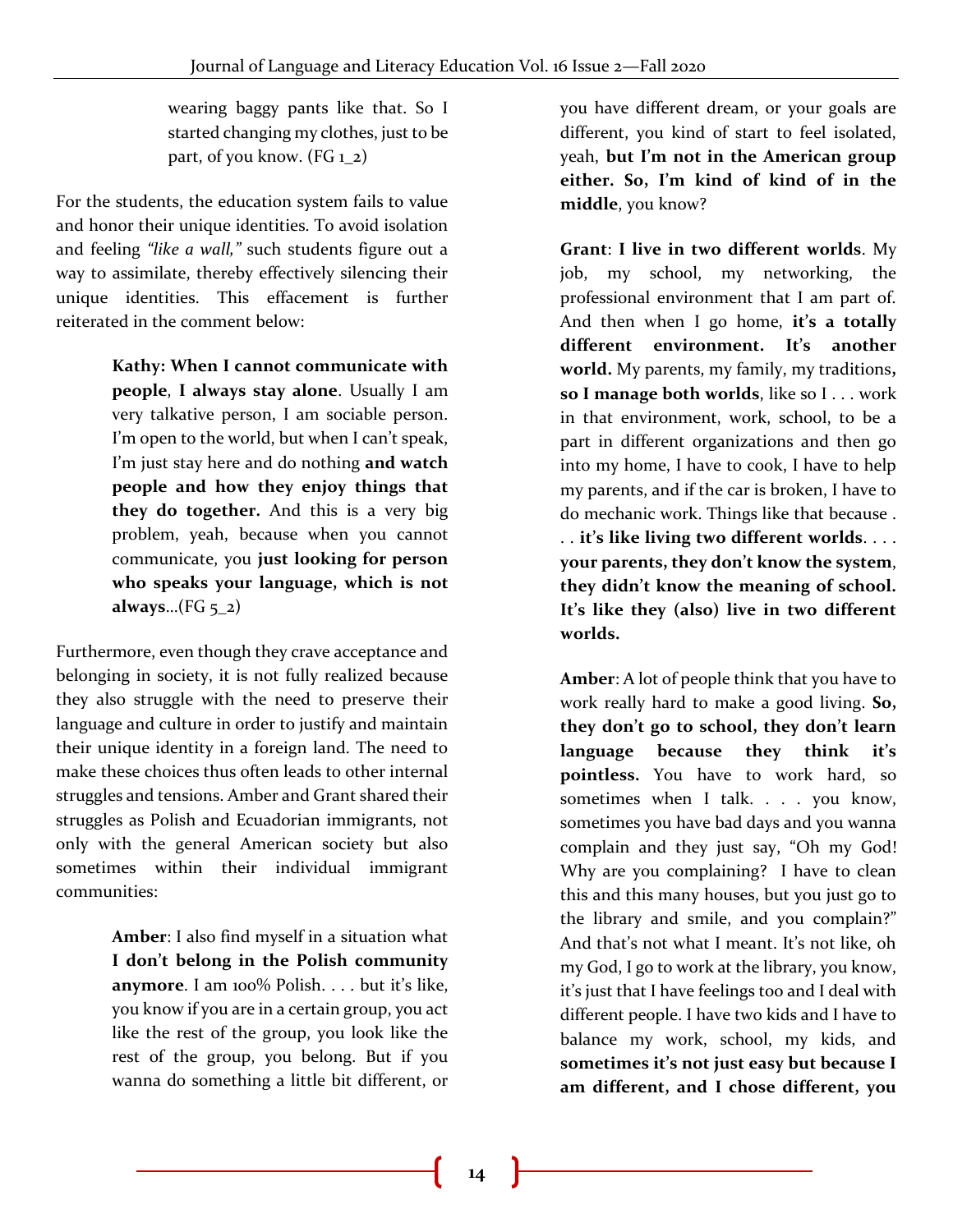**kind of, you know, you kind of suffer. . . . Yeah. Do we go to school and better ourselves or we just stick to our jobs and have a nice living and maybe support a family back home**, so I think only immigrants struggle with this**. I don't think**  Americans really think about it. (FG 4<sub>-2</sub>)

The pressure to belong to both worlds, to preserve and realize new dreams, and to carve a life acceptable in both instances is a constant struggle. It is the reason behind the decision by some immigrants to become as totally Americanized as they can by distancing themselves from their native languages and cultures. Discussing the attitude of the older Korean generation in the United States regarding the use and promotion of the Korean language as a language of interaction amongst themselves in the United States, Chung says:

> **Chung**: Yeah, I think **some old people in Korean elderly**, the first generation, the 70s, 80s, they, **their generation doesn't wanna speak Korean to their children because they have some problem with some speak English**, so they don't want their children . . . cannot speak English well. So, I think that's a mistake because bilingual has lots of benefit, and **I think our identity, language keep, help to keep our identity**. As a Korean, I want to keep my language to my daughter, we're at Korean school, every Saturday, I'm really proud of them because we can keep our language.

> **Kathy: Language and culture are everything, as you said your identity**. This is important I think.

> **Chung: If we forget our language, then people lose their culture and everything**.  $(FG_{5-2})$

No matter what generation (first, second, or third), age, or category immigrants belong to, their need to belong is constantly juxtaposed with the culture, the language, and the need for identity and preservation. To immigrant parents, therefore, this need to maintain an identity drives their desire to transmit those cultural values to the next generation who, by virtue of being born and raised in the United States, may not have access to the same native cultural values their parents had.

To bridge these gaps, and in the bid to maintain and transfer their linguistic and cultural identity, most immigrant families then actively seek to communicate with their children in their languages in the hope that at the very least, these children will understand their native tongues, even if they do not speak in those languages. This bilingual imperative is also evident in the bid to infuse the sense of identity and belonging and to minimize the impact of intergenerational isolation that may occur if the children lose the heritage language.

In this same vein, although participants all expressed the desire and need to transfer their language (and culture) to their children, they highlighted that there is a dichotomy between those who actively seek to teach their children the language and those who simply give up. To Chung, it is a thing of pride to take her child to the Korean school on Saturdays to learn the Korean language and culture. The same applies to Rida, who said that,

> **Rida**: I don't guarantee my grandchildren would get it, but **my girl . . . she speaks Arabic very well. The reason was I want her to feel comfortable when I visit my family back home**. I want her to communicate and enjoy their company. (FG  $22)$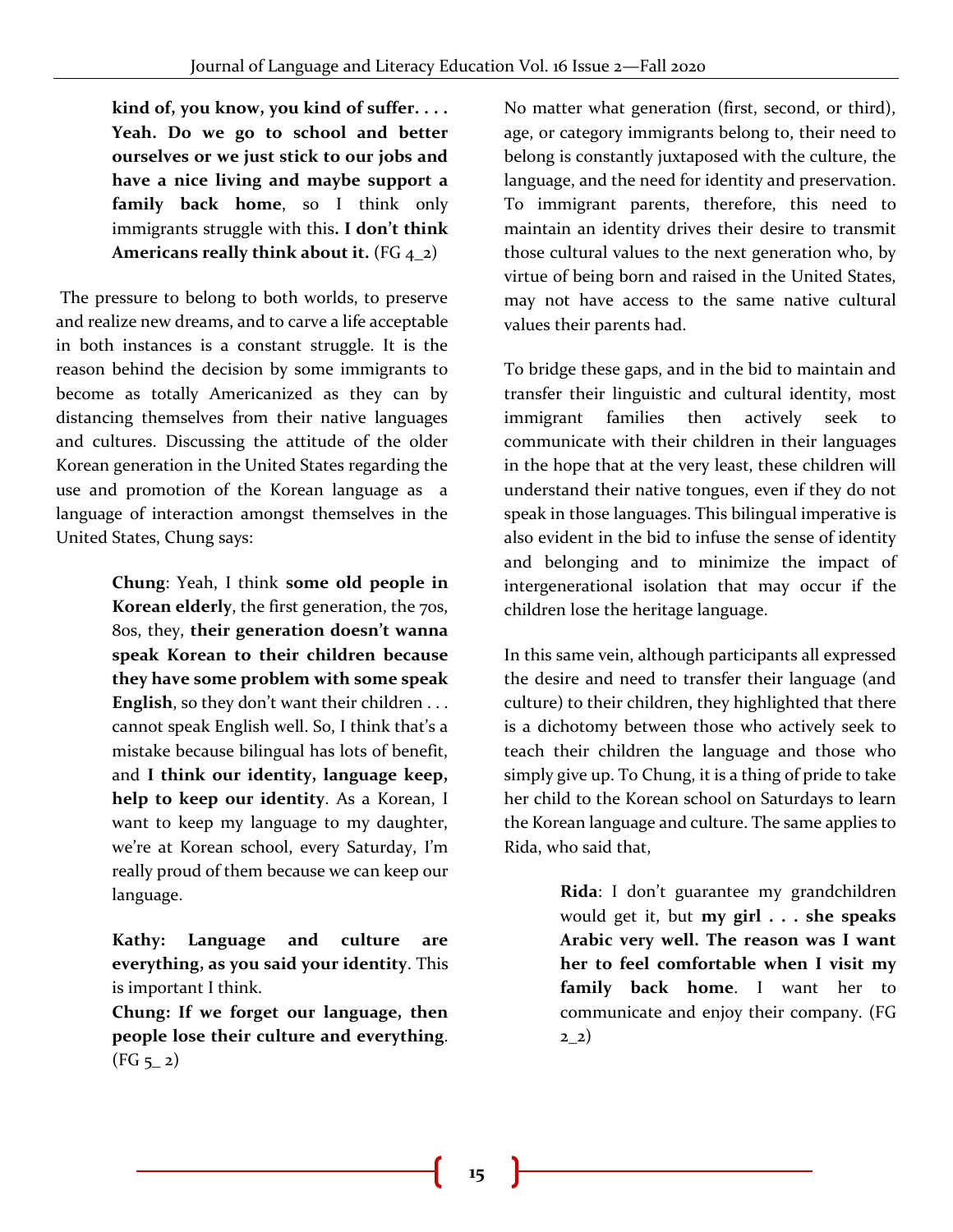**"The multifarious** 

**participants around** 

**cultural, psychological, and/or economic."**

Veronica and Daniel belong to the other side of the spectrum. When queried about their children's ability to speak their native languages, Veronica's response was emotional, while Daniel's was more rational:

> **Veronica**: **I knew I have failed. I just fail in that area, so I can't, I can't speak to it** because my kids are angry they can't speak the language or understand the language. I raise them speaking English because that's all I spoke, so I cannot even pass on anything and it's a little depressing I can't even talk about it.

**Daniel**: If yours was F, mine is probably F

plus or F minus, it's the same way. **My kids understand when we speak but they cannot speak it fluently**. What I observed, and it was confirmed by my kids and some of their friends, **at the earlier ages they do not care about it. But when they went to** 

**college that's when they really realized that "boy!" it is something to be a second generational African,"** and so they go to the African Students Association and they enjoyed it and so it's part of the discovery. (FG 2\_2)

While parents sometimes get overwhelmed by their children's inability to fluently speak their native languages, Daniel shared here that young adult children eventually begin to gravitate toward identifying the values in maintaining that sense of identity by joining societies affiliated with their cultures, and/or by taking their language classes as electives in college when offered. Both Daniel and

Veronica also affirmed that some of the younger generations go to the extent of seeking to learn their languages on such public platforms as YouTube, so as to further strengthen and celebrate the unique identity that their language and culture affords.

#### **Acclimation, Adjustment, and Adaptation**

Participants express the necessity to acclimate into mainstream society. Their need to adjust is multidimensional, encompassing both linguistic and cultural forms of socialization. They shared that since language and culture are inexorably linked, to use English effectively in the United States, they also have to learn the culture.

**Rida:** Wherever you go, **you need to learn their language and their culture and adopt it**. Adopt the good things of the culture. It's good idea. Even though you're going to work hard on it, and you're going to suffer sometimes, but it's good. **experiences of immigrant language use influence all areas of their lives—social,** 

> **Veronica: Language and culture are interwoven.**

**Daniel: Language is indispensable to being successful anywhere, but the cultural context of it is so important.** Uh, the use of the language years ago, differs from the use of language today. . . . And it's all within the cultural environment and **so it's very, very important that when you're doing the language you, you, put it in the context of the culture**. (FG 2\_1)

According to these participants, since understanding the cultural context within which a language functions is key to successfully navigating language use, for immigrants, the knowledge of the culture surrounding a language solidifies a person's knowledge and awareness of the language, while at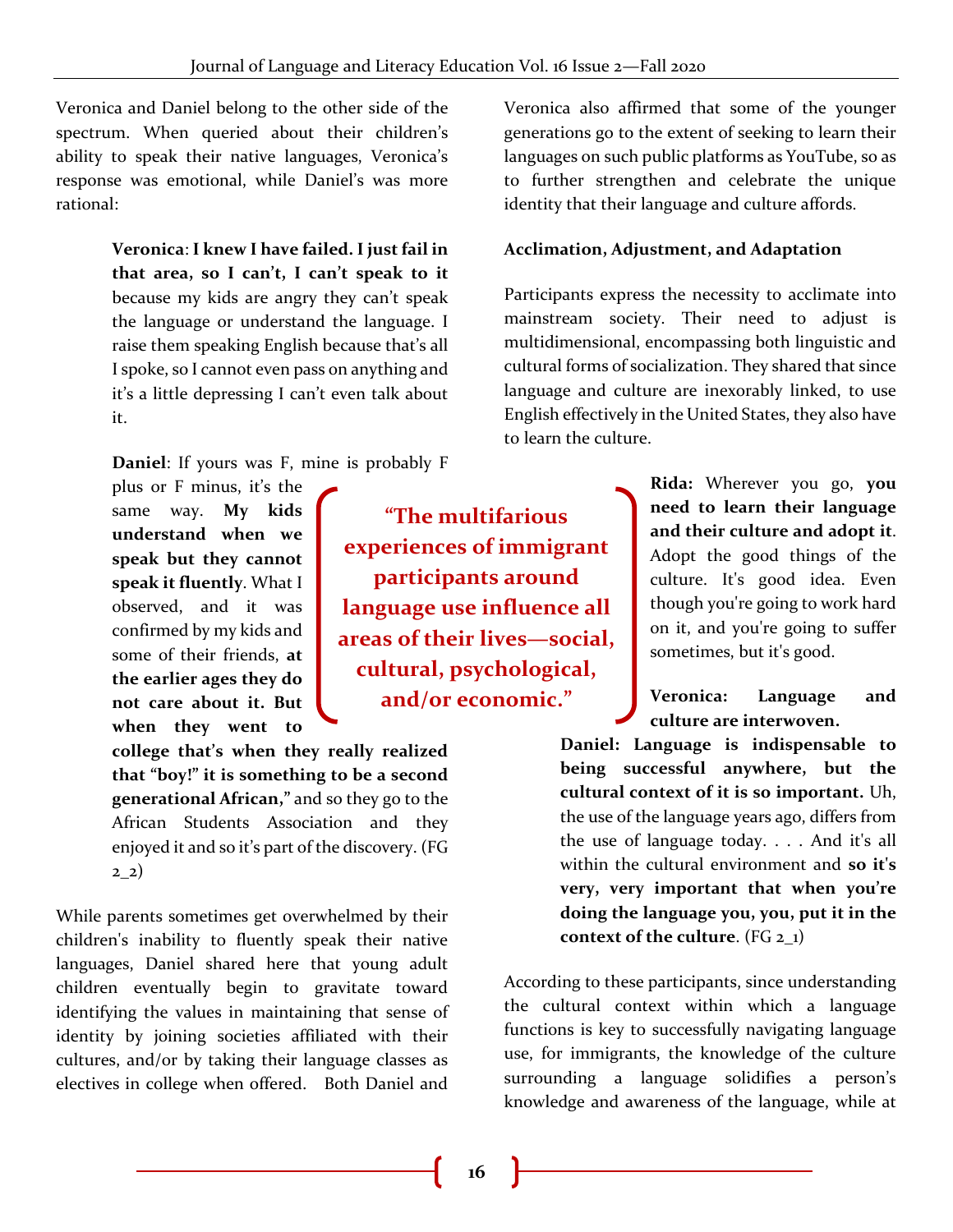the same time intensifying the person's sense of identity, which is often already so lacking. The sense here transcends not only simply knowing a specific language, but also in learning, knowing, and interacting in any language whatsoever.

Sometimes, acclimation, adjustment, and adaptation involve changing the trajectory of their career path. Participants shared that they often fear that their linguistic ability may not be as acceptable, as exemplified by Ola's claim:

> **Ola**: When I first came, I was going to be like an elementary school teacher, that was what I wanted to be. I was applying to schools trying to get school jobs, like an assistant class teacher and things like that. But it was so hard. Everywhere I went to, every place I applied to, everybody was just like okay, **you have an accent, how are you gonna teach little children, they will not understand what you are saying**, you know, different things like that, I will say I got discouraged and I changed my mind. (FG  $1_2$ )

There is the awareness that coming to the United States is a life-changing decision that puts the onus on them to overcome whatever barriers they encounter. Coming to that level of acceptance frees them to come to terms with various hurdles they have to surmount; it frees them to pursue their goals of striving towards lives of fulfillment.

#### **Discussion**

The data show that the multifarious experiences of immigrant participants around language use influence all areas of their lives: social, cultural, psychological, and economic. Furthermore, these experiences are important in that they provide the ability (or otherwise) for immigrants to integrate and gain access to the power they need to acclimate and

improve their quality of life. These experiences also inform decisions about their children, and by implication, their posterity.

#### **Aspiration, Access, and Acclimation**

Participants were acutely aware of the importance language plays in society and the need to achieve a level of ability that favors their functionality. From the perspective of education, the language (in)capabilities of these immigrants is a handicap. The education system fails to harness the power of immigrant students and their ability to speak multiple languages. Data suggest that even though they sometimes struggle to navigate the linguistic terrain, immigrant participants usually do not consider themselves as not having what it takes to communicate. In line with their aspirations, they are hardworking and determined and believe that having the ability to speak other languages means that they are smart and capable of navigating the linguistic and accrued challenges they encounter in the United States.

The participants perceive their language use in the United States as closely tied to the ambivalence of their foreign-accented speech patterns. Accent can be the source of major hindrance to access preconceived ends. It impacts many areas of their lives—employment, educational success, social interactions, and even access to resources.

This inference is based on what some participants shared about either having had to change their preferred career path because of their accents. They were often perceived as being uneducated, or avoided speaking English for fear that they will not be taken seriously. These findings are consistent with those of other researchers who posit that foreign-accented speech patterns have the propensity to elicit negative perceptions (Carlson & McHenry, 2006; Cook, 1999; Leong & Hayes, 1990; Lippi-Green, 1994; Stewart et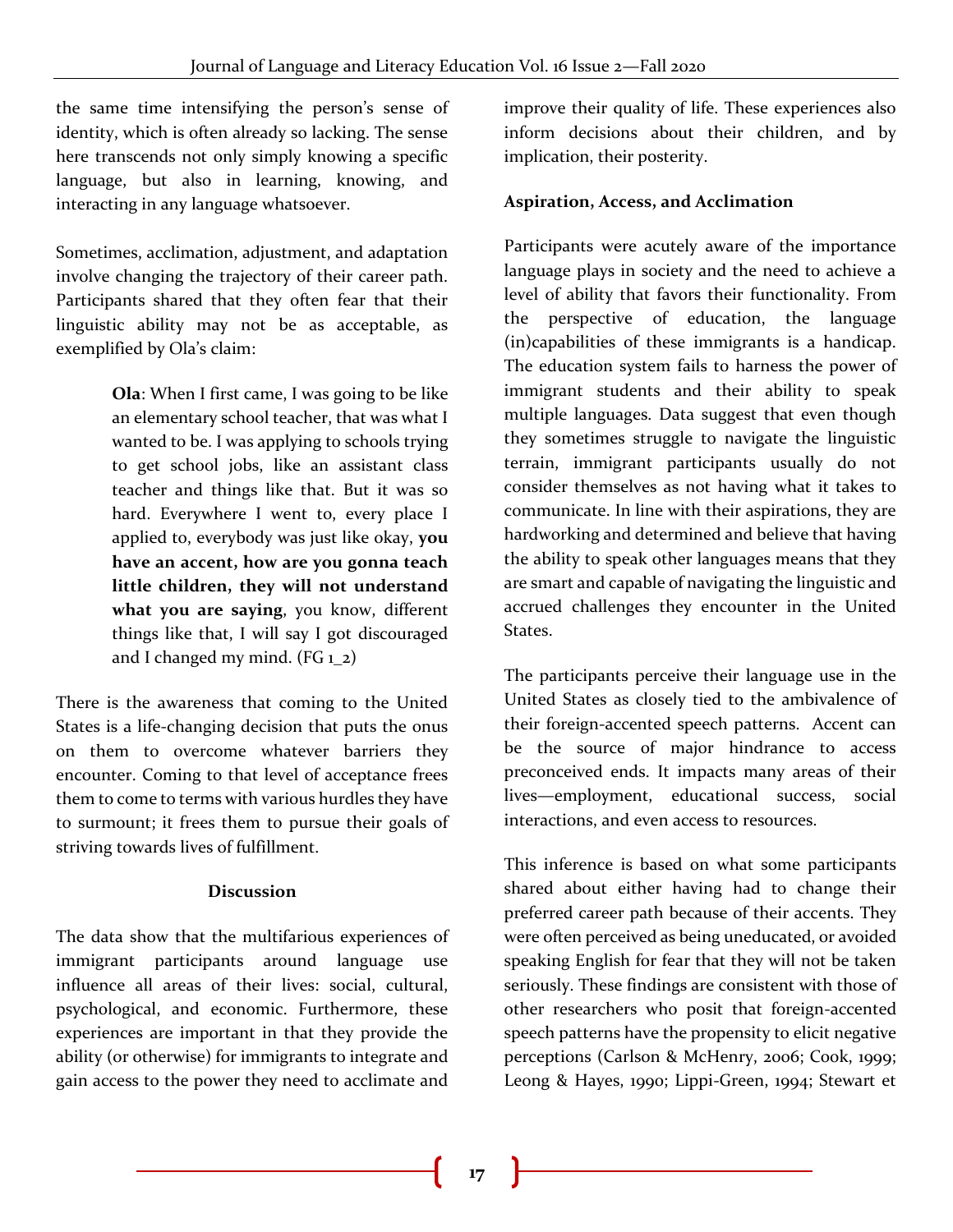al., 1985; Tomic, 2013). As these earlier studies show, there is the tendency to judge a speaker's presumed intelligence based on their foreign accent, which in turn could influence access to job placement and socioeconomic status, and by extension, acclimation. It suggests that who these immigrants are and become in society—their ability or inability to achieve what, when, where, and how—is closely linked to their identity as foreign-accented speakers of English.

## **Identity, Isolation, and Belonging**

For some immigrants, there is a strenuous tension between their desire to hold on to their identity as permanent and fixed while seeking to carve out an

American identity. They straddle both worlds and sometimes have the sense that they belong to neither. There is a tangible fear of the loss of identity provided by their unique speech patterns. For some others, losing such speech patterns is the guarantee to access and seamless assimilation into society (McCrocklin & Link, 2016; Miller, 2012; Ortaçtepe,

2013; Rost, 2014; Tomic, 2013). Consequently, this inability to correctly match the identity, culture, and the language leads to isolation.

Immigrants long to immerse their children into their culture but are sometimes cautious because they want to shield their children from the negative experiences they had. They want their children to fit in—to be Americanized—so that they can have easier access to societal benefits. This assimilation often creates the tension between how far they should go to promote the acquisition and active use of their heritage language. This negotiation is one area where the role of language and literacy education in and out of school can become very useful. Making available

**"At the core of this conundrum, however, is the issue of power and access—who has access to power and who does not… Who has an identity and who is stripped of theirs?"**

such resources that honor and promote literacy in both English and various heritage languages will encourage parents and caregivers to ease their children and wards more comfortably into effectively merging the acquisition and use of both languages (Cummings, 2014).

Furthermore, as pointed out by LST theorists, since language is "a concomitant analysis of learning through praxis—in the everyday activities of communities of language users" (Duff & Talmy, 2011, p. 96), for immigrants' children, straddling both worlds and maintaining a balance between the two is one with which they have to deal. As a result of differing viewpoints and values, there is often intergenerational isolation between the parents and

> children. Moreover, living in a geographical location where the heritage language is not actively spoken presents an extensive challenge for both. Eventually, either or both parties give up and succumb to speaking English only, thereby further limiting the opportunities for the children to learn their heritage languages, and thus creating further

isolation between the generations (Cumming-Potvin et al., 2003) and the potential for language attrition (Major, 2010; Opitz, 2010; Yazıcı et al., 2010).

In essence, these immigrants crave that sense of "*belongingness*" (Veronica, FG 2\_2). They desire a society where, like everyone else, they can access equitable opportunities and empowerment to realize their preconceived goals.

## **Conclusions**

This article analyzes the responses of FG participants to identify the impact of language use on their aspiration, access, identity, and acclimation into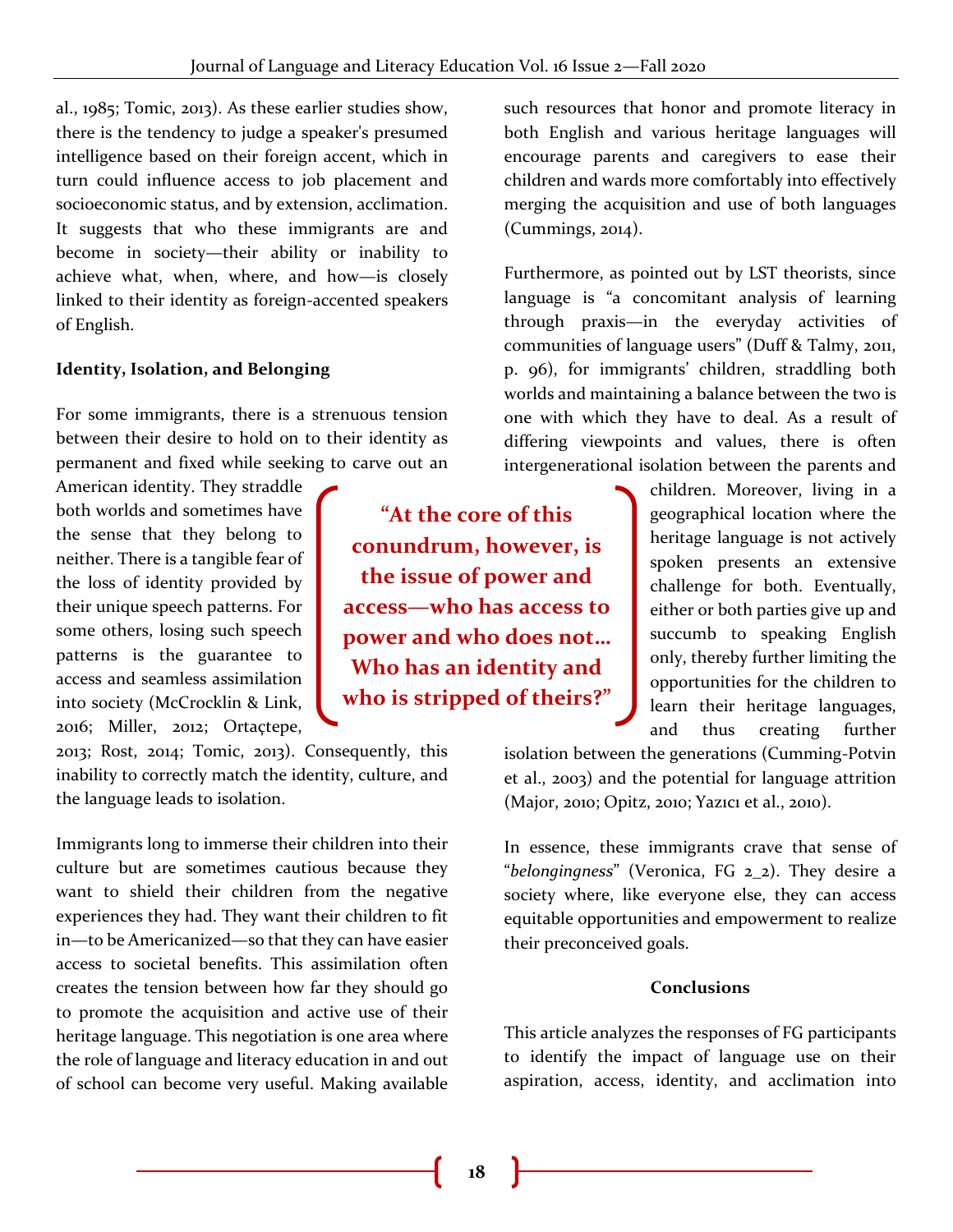society. Data suggest that since these non-native English-speaking immigrants and their children partake of intersecting (Crenshaw, 1991; Davis, 1981; Loewenberg & Bogin, 1976) and multiple identities, and possess such experiences that are peculiar to immigrants and users of English language, participants intermingle discussions about language use, immigration, and access to power, showing how closely tied together these concepts are in their minds.

It seems to them that no matter how much people seek to demarcate these social realities, the debate is not cut and dry because it involves a deeper complexity of human relationships that surmounts mere political or linguistic rhetoric. It comes muddled with many more complex factors tied together because there is a greater multidimensional complexity to being an immigrant and using the English language in the United States. As fundamentally tied as language and culture are to each other, various other parameters present substantive tension for immigrants in the use of English language that transcends mere competence in the use of language, such parameters that extend to the core of their validation as human beings: their right to belong, their right to thrive, their individual identity, the identity of their posterity, and their Godgiven right to be.

Based on the findings of this research, one of the issues immigrants face is striving to understand why their English is not accepted, why they are told that their English is not good enough. At the core of this conundrum, however, is the issue of power and access. Who has access to power and who does not: who has access to jobs, who has access to upward mobility, who is counted as "one of us," and who is not? Who has an identity and who is stripped of theirs?

While not downplaying the intricacies and complications of sociolinguistic interactions, this study posits that as language is dynamic and changes as human experiences change, and since the population-base of global users of English language has shifted to create a similar shift in the population of the people who are traditionally referred to as native speakers of English, educators should consider those changing dynamics that will enable the accommodation of widening users of English, and the expanding need for which the language is used.

Examples of the issues raised in this study are abundant in schools. They are school children who feel inadequate because of a lack of proficiency in English. They are individuals whose identity remains marginalized because they do not speak English according to acceptable norms (Greene, 2011; Santa Ana, 2004). They are DACA students who struggle to pay attention in class because their future is uncertain. They are students in our classrooms whose father, mother, uncle, aunt, brother, sister, or family member has been deported, and they are not sure who is next, and if or when they will see their loved ones again. They are students whose behavior and attention span have shifted dramatically because they are afraid to share their pain or because they believe that sharing will mean being mandatorily reported to ICE. They are the children all over America's schools caught between ideological crossfires, used as pawns to score political points and advantages.

Educators and policymakers need to consider the impact of the summation of these experiences on students. Not only do they have to walk these political tight-ropes, but they also need to navigate education in English as they do so. Since the complexity of language use impacts immigrants in so many ways, judging a person solely on the basis of how well that person conforms to specific, one-sided parameters is unethical. There is the need to address and question those language ideologies that hold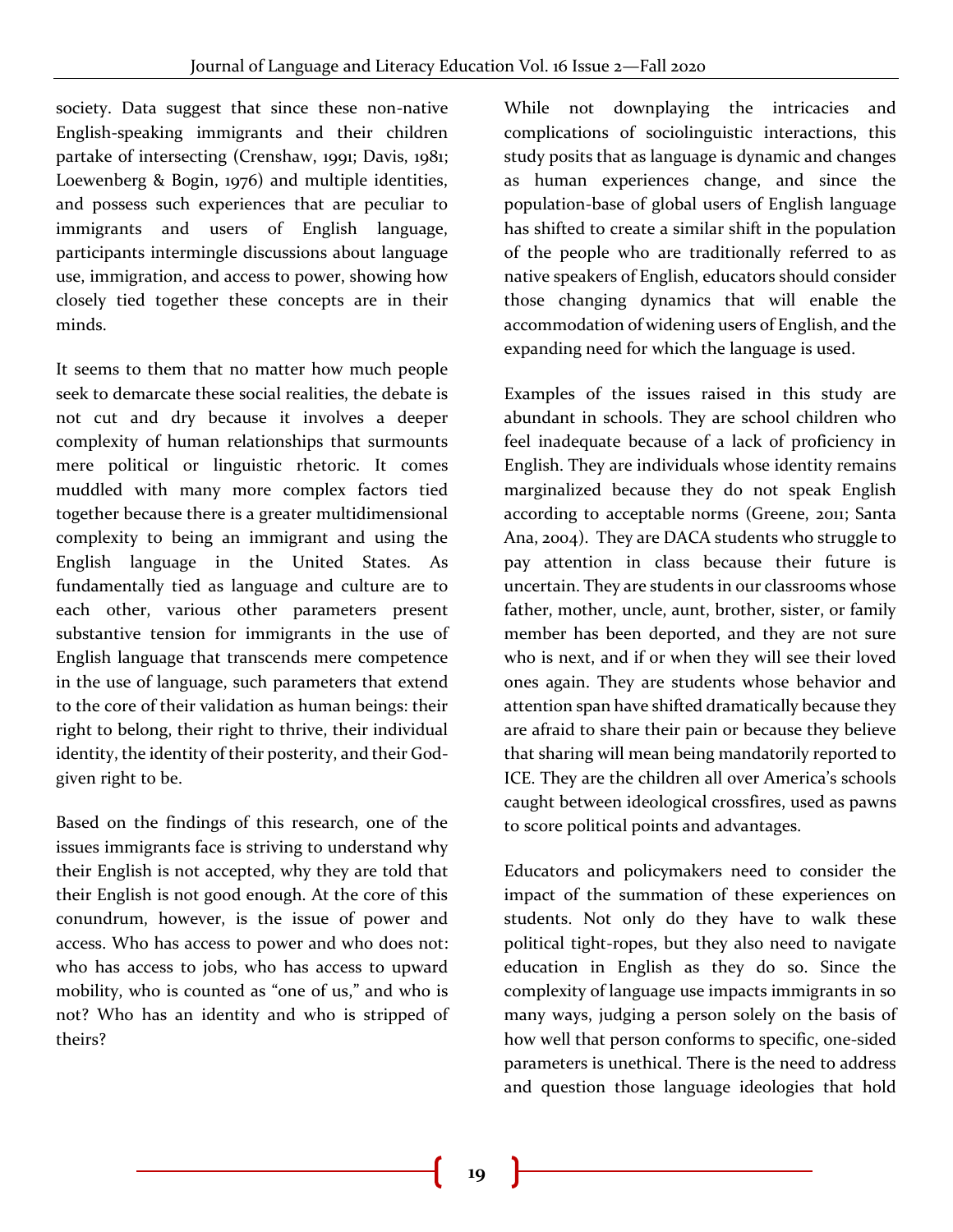certain groups of people captive and shackled to the norms of another group. If language ideological stances align with given cultural, political, social, and economic histories of certain people groups (Blommaert, 1999; Davis & Phyak, 2017; Gal, 2005; Razfar & Rumenapp, 2014; Woolard, 1998), then this factor presupposes that proponents of ideological stance for a particular language may not necessarily represent the interests of the whole. For a language like English with a widening user-base, the ones who propose and hold up standards for its use are therefore often not necessarily the other evergrowing vast majority of people who use English language for all purposes in the world today.

Not surprisingly, the FG participants in this research seem to understand the concept of "languaging" as defined by Swain (2006) as a concept that "convey[ed] an action—a dynamic never-ending process of using language as a cognitive tool" (p. 96) and "the process of making and shaping knowledge and experience through language" (p. 98). Going by this definition, language transcends *Language* (with the capital L)—a noun, a thing, a concept; it becomes a verb—something that we do (García, 2009; Kramsch, 2014; Morales & Rumenapp, 2017. To the nonnative speaker, languaging is unavoidably intertwined with various practices and norms that directly emanate from differing cultural realities and experiences. That is to say that nonnative speakers of English *language* differently because for them, it goes beyond "the use of language codes whose distinctness is monitored by the standardizing agencies of nationstates such as language academies, grammar books, and of course, schools" (García & Kleifgen, 2010, p. 45). It equally incorporates their socio-cultural experiences.

The proponents of English-only, American accentonly, and/or standard language-only ideology seem to care more about identity, how the language sounds, and how an immigrant's accent is different

from that of the U.S.-born speaker. The question that arises, however, is whose standard and whose identity? Is the emphasis not on upholding and maintaining the identity and the standard of the proponents of that ideology? Is this ideological stance not oblivious of the fact that to the immigrant, the way they speak English, with all of its (accented) nuances, is what constitutes that speaker's identity? The present system demands total compliance with another culture, which echoes Duranti's (2009) call that "development is only possible when we take into account the language expertise, language inheritance, and language affiliation of all learners . . . regardless of the language attributed to them" (p. 137).

In what way(s) then do the present language ideologies advance the development of immigrant learners? The responsibility rests on educators, literacy researchers, and policymakers to push for effective and sensitive plurilingual communication (Rost, 2014) with a broad-based group of language participants by investigating issues pertaining to immigrants' language use. According to Freire (1970), language and literacy are essential mechanisms for social reconstruction. Educators should see students as "whole human beings with complex lives and experiences rather than simply as seekers after compartmentalized bits of knowledge" (hooks, 1994, p. 15). This recognition creates a knowing (Banks & Banks, 2013; Gonzalez, 2005; hooks, 1994) that permits students the freedom to value their own culture, language, and identity. This acknowledgment serves as a veritable vehicle for social reconstruction.

Furthermore, language should be used more effectively to meet the needs of contemporary society. To the immigrant, literacy transcends the ability to read and write and encompasses the ability to use language in all its derivations (Miller, 2012; Jhagroo, 2015; Sabourin & Bélanger, 2015). The focus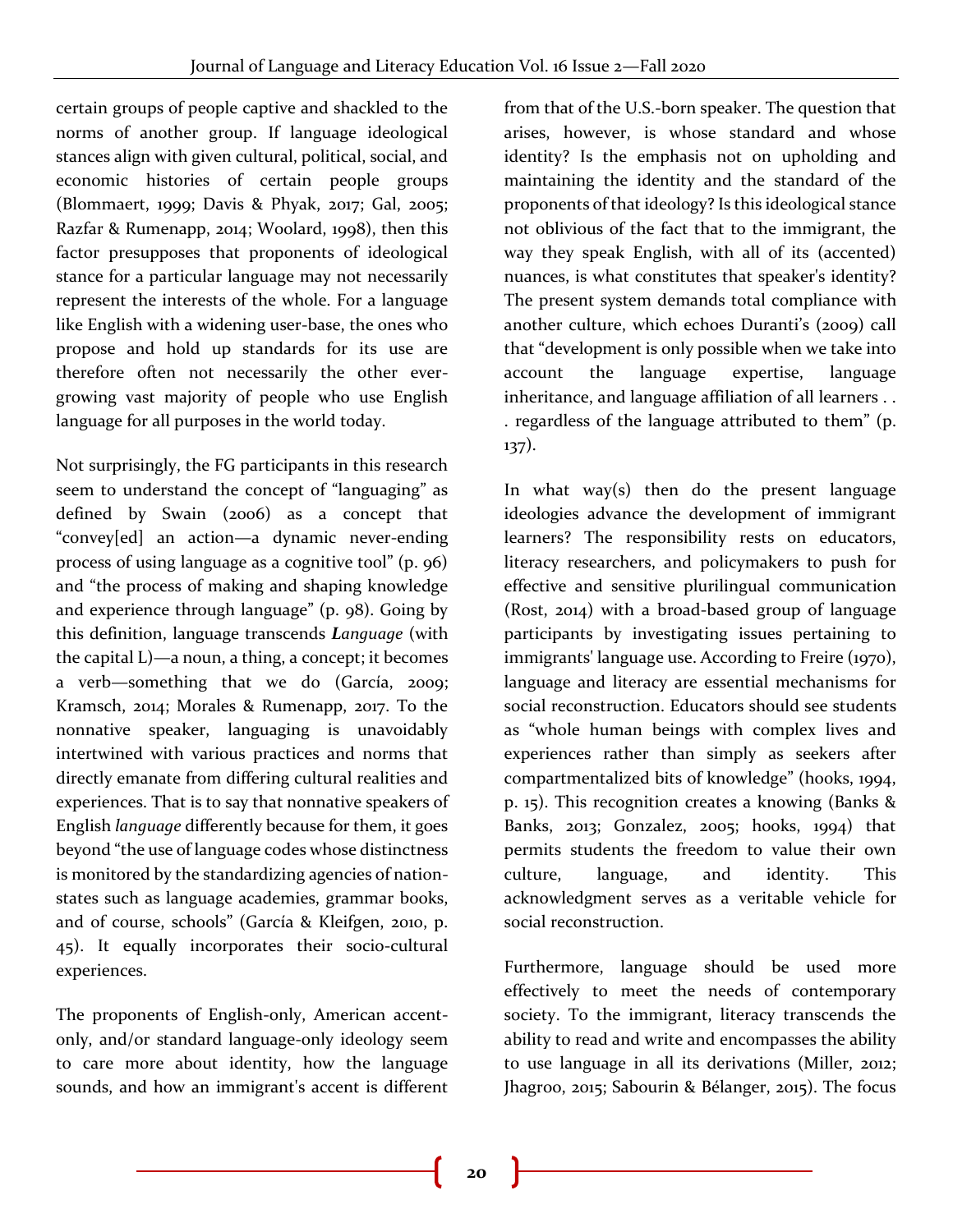should be on changes that will widen the capacity for people to gain communicative competence (Hymes, 1972) in areas germane to their needs. This message is reflected in García and Kleifgen's (2010) assertion that

Educators meaningfully educate when they draw upon the full linguistic repertoire of all students, including language practices that are multiple and hybrid. . . . Effectively educating emergent bilinguals, even in programs that teach through the medium of English, must include, and support the dynamic bilingual practices by which bilinguals construct knowledge and understanding (p. 43).

A case in point here is that some ESL/ELL curricula focus on older theories on pronunciation, as crucial as that is, to the detriment of developing those skills that build what the people need for empowerment in their individual lives. According to Duranti (2009), "Language use and the notion of ethnicity and social

identity are inextricably linked. Because of this, special attention must be paid to the way many bilingual learners actively construct their own patterns of language use, ethnicity, and social identity" (p. 137).

The panacea is for education practitioners and policymakers, who are interested in building bridges among people groups, to appreciate language use that is needful for the students in their care. There is the need to consider, for example, how such factors as education in English, the acceptance (or not) of their accents, the burden they have to bear as a result of immigration, and the myriad of other circumstances, affect them as individuals in school and society. How should educators and policymakers cater to the whole child by seriously (re)considering basic assumptions, fundamental principles, and practices? This provision will afford immigrants in the United States, students or otherwise, the ability to acclimate more seamlessly, irrespective of their levels of English-language acumen.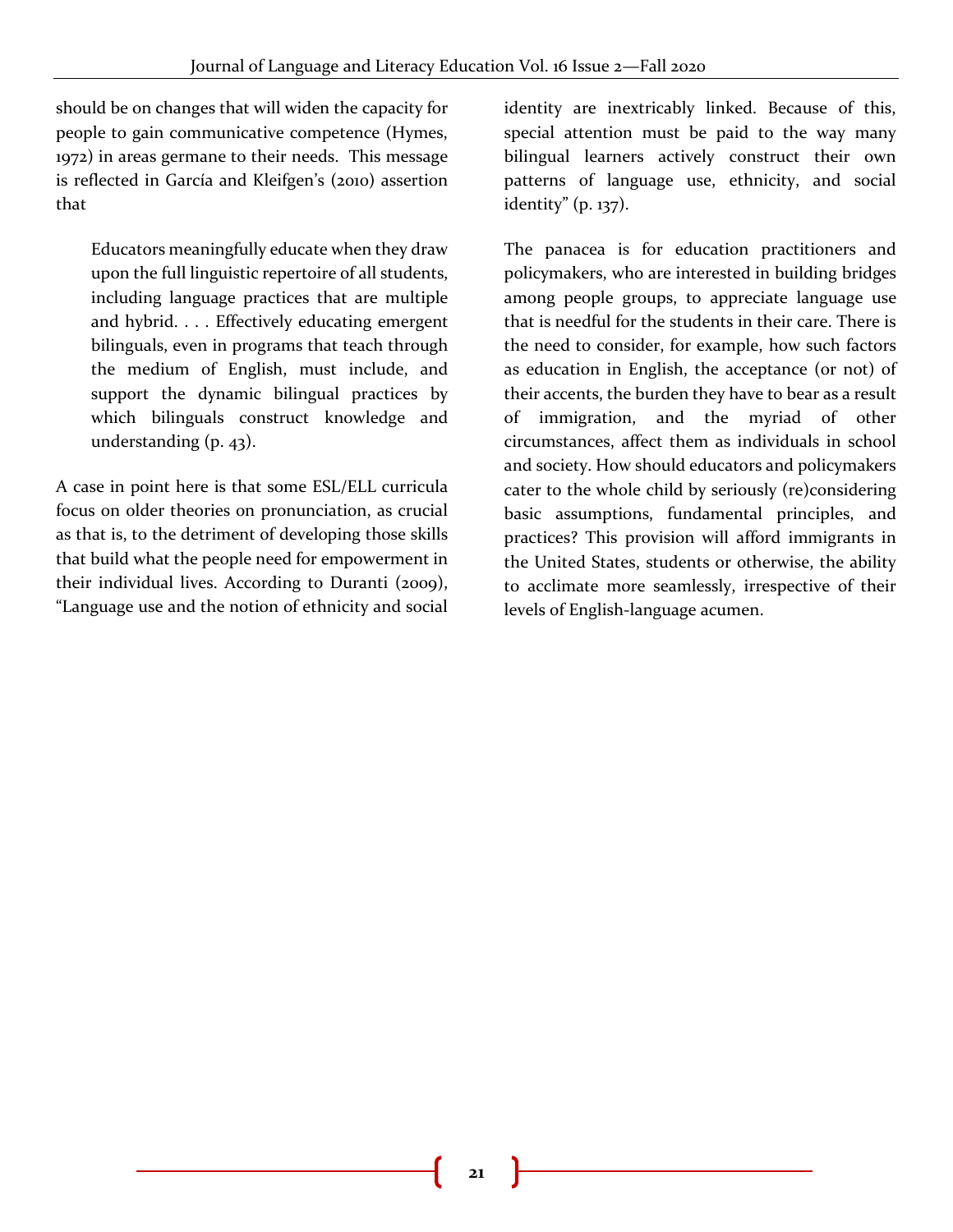#### **References**

- Adenekan, (2019). *"Why can't they just accept us?" Immigrant experiences and reflections around language use in the United States* (unpublished doctoral dissertation). Judson University.
- Alim, H. S. (2016). Introducing raciolinguistics: Racing language and languaging race in hyperracial times. In H. S. Alim, J. Rickford, & A. Ball (Eds.), *Raciolinguistics: How language shapes our ideas about rac*e (pp. 1-30). Oxford University Press.
- Baker, C. (2001). *Foundations of bilingual education and bilingualism* (5th ed.). Multilingual Matters.
- Banks, J., & Banks, C. (2013). *Multicultural education: Issues and perspectives*. John Wiley & Sons.
- Barker, V., Giles, H., Noels, K., Duck, J., Hecht, M., & Clément, R. (2001). The English-only movement: A communication analysis of changing perceptions of language vitality. *Journal of Communication*, *51*(1), 3– 37.
- Blommaert, J. (Ed.) (1999). *Language ideological debates*. Mouton de Gruyter.
- Boucher, C. J., Hammock, G. S., McLaughlin, S. D., & Henry, K. N. (2013). Perception of competency as a function of accent. *The International Honor Society in Psychology*, *18*(1), 27–32.
- Bourdieu, P. (1977). The economics of linguistic exchanges. *Social Science Information*, *16*(6), 645–668.
- Bourdieu, P. (1991). *Language and symbolic power*. Harvard University Press.
- Bresnahan, M., Ohashi, R., Nebashi, R., Liu, W., & Shearman, S. (2002). Attitudinal and affective response toward accented English. *Language and Communication*, *22*(2), 171–185.
- Butin, D. (2010). *The education dissertation: A guide for practitioner scholars*. Corwin.
- Carlson, H. K., & McHenry, M. A. (2006). Effect of accent and dialect on employability. *Journal of Employment Counseling*, *43*(2), 70–84.
- Cervantes-Rodríguez, A., & Lutz, A. (2003). Coloniality of power, immigration, and the English-Spanish asymmetry in the United States. *Nepantla: Views from South*, *4*(3), 532–560.
- César Lee B. (1999). *Quantification of accented pronunciation by American English speakers in French as a foreign language setting* (unpublished doctoral dissertation). University of Florida.
- Charmaz, K. (1996). The search for meanings-Grounded theory. In J. A. Smith, R. Harré, & L. Van Langenhove (Eds.), *Rethinking methods in psychology* (pp. 27–49). Sage.
- Cook, V. (1999). Going beyond the native speaker in language teaching. *TESOL Quarterly*, *33*(2), 185–209.
- Creese, G., & Kambere, E. N. (2003). What color is your English? *Canadian Review of Sociology and Anthropology, 40*(5), 565–573.
- Crenshaw, K. (1991). Mapping the margins: Intersectionality, identity politics, and violence against women of color. *Stanford Law Review*, *43*, 1241-1299.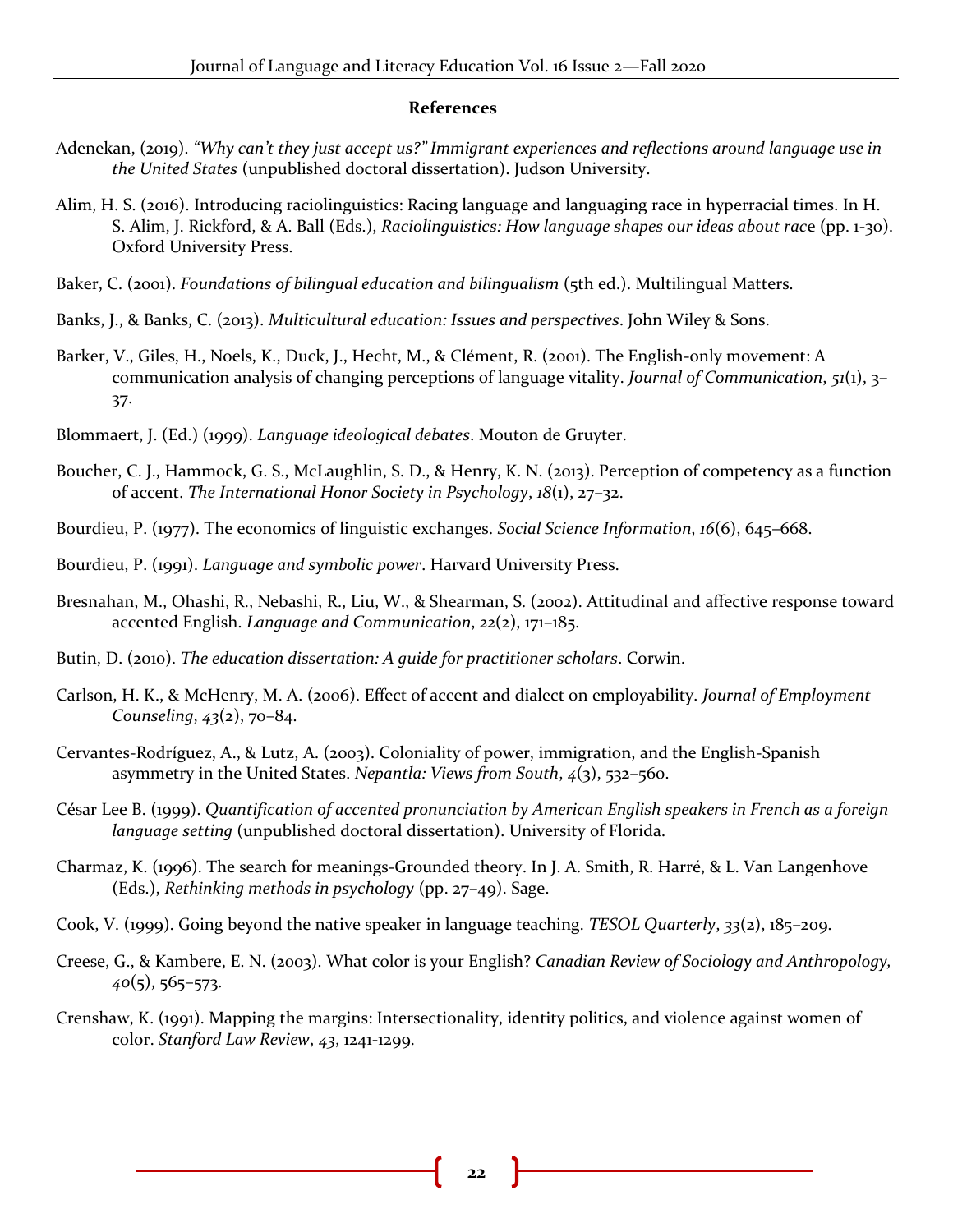- Cumming-Potvin, W., Renshaw, P., & Van-Kraayenoord, C. (2003). A sociocultural analysis of language learning: New forum of language practices in a language and culture awareness programme. *Language and Education*, *17*(6), 391–407.
- Cummins, J. (2014). Mainstreaming plurilingualism: Restructuring heritage language provision in schools. In P. Trifonas & T. Aravossitas (Eds.), *Rethinking heritage language education* (pp. 1-19). Cambridge University Press.
- Davis, A. (1981). *Women, race, and class*. Random House.
- Davis, K., & Phyak, P. (2017). *Engaged language policy and practices*. Routledge.
- DeKeyser, R., Alfi-Shabtay, I., & Ravid, D. (2010). Cross-linguistic evidence for the nature of age effects in second language acquisition. *Applied Psycholinguistics, 31*(3), 413-438.
- Derwing, T., & Munro, M. (1997). Accent, intelligibility, and comprehensibility: Evidence from four L1s. *Studies in Second Language Acquisition*, *20*, 1–16.
- Derwing, T. & Munro, M. (2009). Comprehensibility as a factor in listener interaction preferences: Implications for the workplace. *Canadian Modern Language Review*, *66*(2), 181–202.
- Duff, P., & Talmy, S. (2011). Language socialization approaches to second language acquisition: Social, cultural, and linguistic development in additional languages. In D. Atkinson (Ed.), *Alternative approaches to second language acquisition* (pp. 95-116). Routledge.
- Duke, N., & Mallette, M. (Eds.). (2011). *Literacy research methodologies* (2nd ed.). Guilford.
- Duranti, A. (Ed.) (2009). *Linguistic anthropology: A reader*. (2nd ed.). John Wiley & Sons.
- Duranti, B., Ochs, E., & Schieffelin, B. (2012). *The handbook of language socialization.* Wiley-Blackwell.
- Ecker, P. (2004). Language attrition and theories of forgetting: A cross-disciplinary review. *International Journal of Bilingualism, 8*(3)*, 321-354.*
- Edwards, H. T. (1997). *Applied phonetics: The sounds of American English* (2nd ed.). Singular.
- Flege, J. E., Munro, M. J., & MacKay, I. R. A. (1995). Factors affecting strength of perceived foreign accent in a second language. *Journal of the Acoustical Society of America*, *97*(5), 3125-3134.
- Freire, P. (1970). *Pedagogy of the oppressed*. Bloomsbury.
- Gal, S. (1989). Language and political economy. *Annual Review of Anthropology, 18* (1), 345–367.
- Gal, S. (2005). Language ideologies compared: Metaphors of public and private. *Journal of Linguistic Anthropology, 15*(1), 23-37.
- García, O. (2009). *Bilingual education in the 21st century: A global perspective*. Blackwell.
- García, O., & Kleifgen, J. (2010). *Educating emergent bilinguals: Policies, programs, and practices for English language learners*. Teachers College Press.
- García, O., & Wei, L. (2014). *Translanguaging: Language, bilingualism, and education*. Macmillan.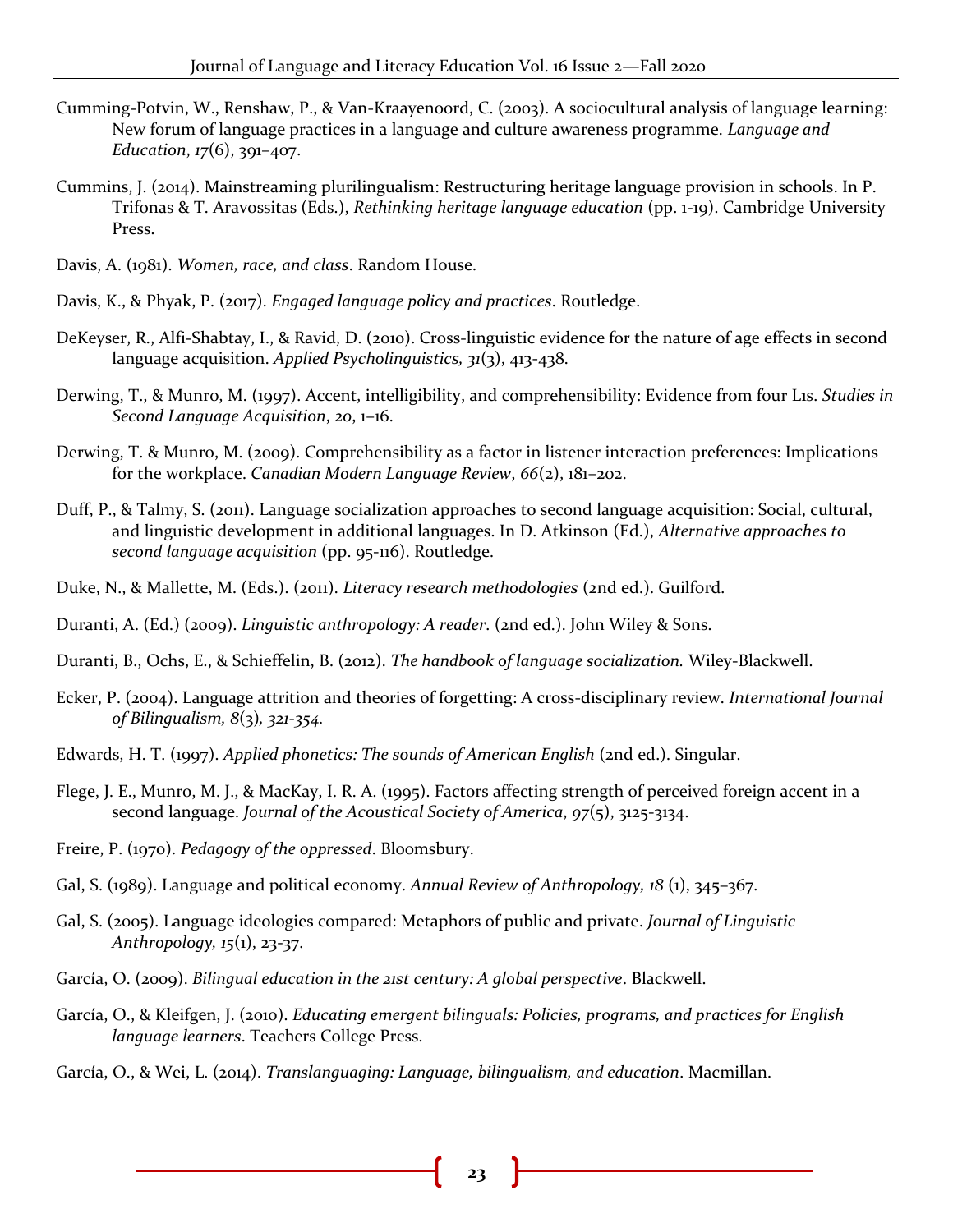Garabedian, M. (2013). I am merely the place. *Critical Arts*, *27*(5), 606–626.

- Giles, H., Williams, A., Mackie, D., & Rosselli, F. (1995). Reactions to Anglo- and Hispanic-American-accented speakers: Affect, identity, persuasion, and the English-only movement. *Language & Communication, 15*(2), 107-120.
- Glaser, B., & Strauss, A. (1967). *The discovery of grounded theory: Strategies for qualitative research*. Aldine Publishing Company.
- Glaser, B. (1978). *Theoretical sensitivity*. Sociology Press.
- González, N. (2005a). *I am my language: Discourses of women & children in the borderlands*. The University of Arizona Press.
- González, N. (2005b). Beyond culture: The hybridity of funds of knowledge. In N. González, L. Moll, & C. Amanti (Eds.), *Funds of knowledge: Theorizing practices in households, communities, and classrooms* (pp. 29-46). Erlbaum.
- Greene, R. (2011). *You are what you speak*. Delacorte Press.
- Gutiérrez, K., & Larson, J. (1994). Language borders: Recitation as hegemonic discourse. *International Journal of Educational Reform, 3*(1), 22-36.
- Halcomb, E. J., & Davidson, P. M. (2006). Is verbatim transcription of interview data always necessary? *Applied Nursing Research*, *19*(1), 38–42.
- Hallberg, I. (2006). The "core category" of grounded theory: Making constant comparisons. *International Journal of Qualitative Studies on Health and Well-being, 1*(3)*,* 141-148.
- Hesse-Biber, S. (2017). *The practice of qualitative research* (3rd ed.). Sage.
- Hooks, B. (1994). *Teaching to transgress: Education as the practice of freedom*. Routledge.
- Hymes, D. (1972). On communicative competence. In J. Pride & J. Holmes (Eds.), *Sociolinguistics: Selected readings (*pp. 269-293)*.* Penguin Books.
- Jaber, M., & Hussein, R. (2011). Native speakers' perception of non-native English speech. *English Language Teaching*, *4*(4), 77–87.
- Jaghroo, J. R. (2015). I know how to add them, I didn't know I had to add them. *Australian Journal of Teacher Education, 40*(11), 107-119.
- Jin, S., & Liu, C. (2014). Intelligibility of American English vowels and consonants spoken by international students in the United States. *Journal of Speech, Language, and Hearing Research*, *57*(2), 583-596.
- Kachru, B. (1996). World English: Agony and ecstasy. *Journal of Aesthetic Education*, *30*(2), 135–155.
- Kinzler, K. D., Corriveau, K. H., & Harris, P. L. (2011). Children's selective trust in native-accented speakers. *Developmental Science*, *14*(1), 106–111.
- Kolb, S. (2012). Grounded theory and the constant comparative method: Valid research strategies for educators. *Journal of Emerging Trends in Educational Research and Policy Studies, 3*(1), 83-86.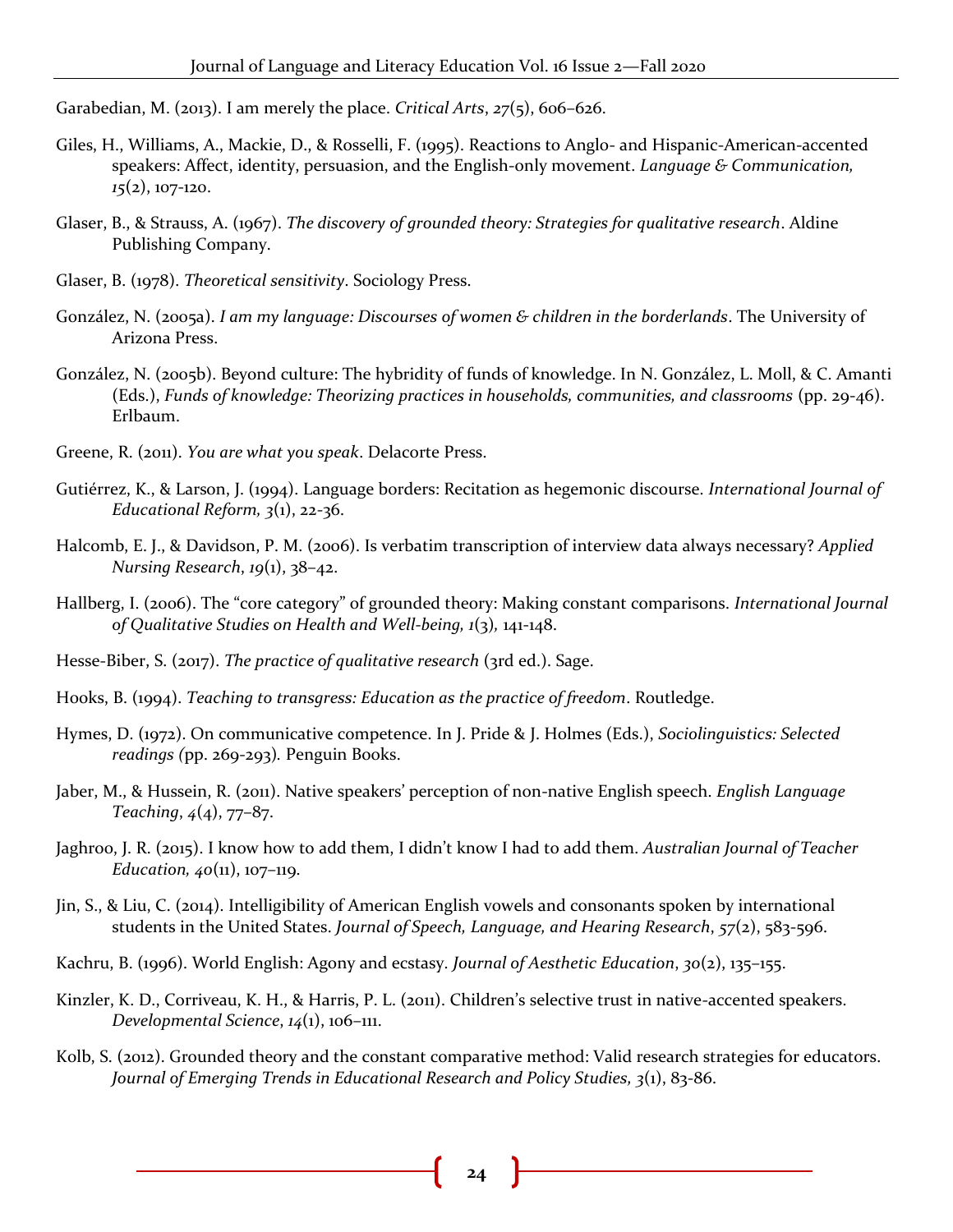- Kramsch, C. (2014). Language and culture. *AILA Review*, *27*(1), 30–55.
- Labov, W. (2006). *The social stratification of English in New York City* (2nd ed.). Cambridge University Press.
- Lapadat, J. C., & Lindsay, A. C. (1999). Transcription in research and practice: From standardization of technique to interpretive positionings. *Qualitative Inquiry*, *5*(1), 64–86.
- Leong, F. T., & Hayes, T. J. (1990). Occupational stereotyping of Asian Americans. *The Career Development Quarterly*, *39*, 143–154.
- Leung, C., Harris, R., & Rampton, B. (2009). The idealized native speaker, reified ethnicities, and classroom realities. In A. Duranti (Ed.), *Linguistic anthropology: A reader* (pp. 137-140). Blackwell.
- Lippi-Green, R. (1994). Accent, standard language ideology, and discriminatory pretext in the courts. *Language in Society*, *23*(2), 163–198.
- Lippi-Green, R. (2004). Language ideology and language prejudice. In E. Finegan & J. Rickford (Eds.), *Language in the USA: Themes for the twenty-first century* (pp. 289-304)*.* Cambridge University Press.
- Lippi-Green, R. (2012). *English with an accent: Language, ideology, and discrimination in the United States* (2nd ed.). Routledge.
- Loewenberg, B., & Bogin, R. (1976). *Black women in nineteenth-century American life.* Pennsylvania State University Press.
- MacLean, L., Meyer, M., & Estable, A. (2004). Improving accuracy of transcripts in qualitative research. *Qualitative Health Research*, *14*(1), 113–123.
- Major, R. C. (2010). First language attrition in foreign accent perception. *International Journal of Bilingualism*, *14*(2), 163–183.
- McCrocklin, S., & Link, S. (2016). Accent, identity and a fear of loss? ESL students' perspectives. *The Canadian Modern Language Review*, *72*(1), 122–148.
- Miller, E. R. (2012). Agency, language, and multilingual spaces. *Multilingua*, *31*(4), 441–468.
- Morales, P. Z., & Rumenapp, J. C. (2017). Talking about Language in Pre-school: The use of video-stimulated recall with emergent bilingual. *Journal of Multilingual Education Research*, *7*(1), 19–42.
- Munro, J., & Derwing, T. (1995). Foreign accent, comprehensibility, and intelligibility in the speech of second language learners. *Language Learning*, *45*(1), 73–97.
- Paris, D. (2016). "It was a Black city": African American language in California's changing urban schools and communities. In H. S. Alim, J. Rickford, & A. Ball (Eds.), *Raciolinguistics: How language shapes our ideas about rac*e (pp. 1-30). Oxford University Press.
- Patkowski, M. (1990). Age and accent in a second language: A reply to James Emil Flege. *Applied Linguistic*, *11*(1)*,*  73–89.
- Patton, M. (2002). *Qualitative research & evaluation methods* (3rd ed.). Sage.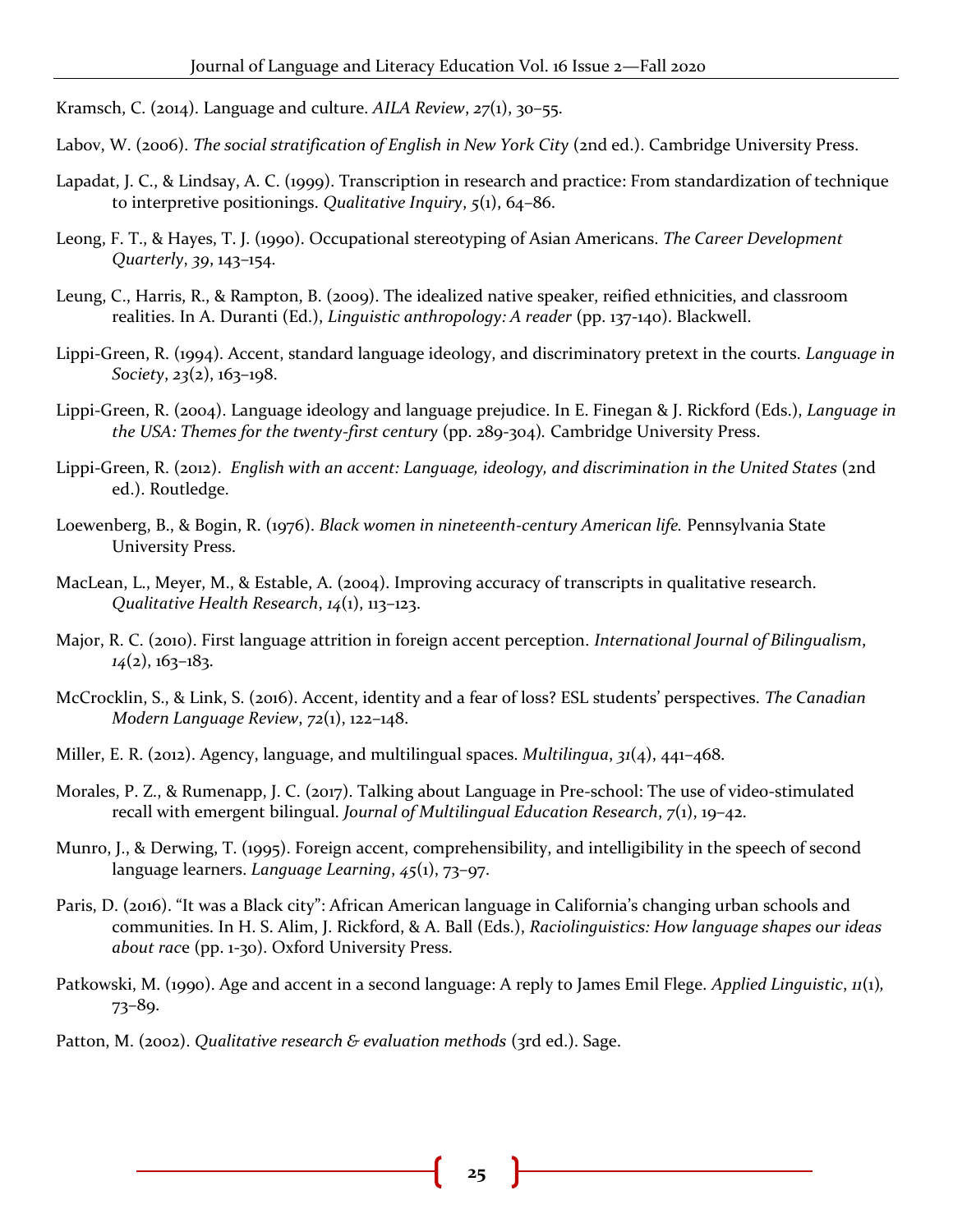- Pennycook, A. (2000). Language, ideology, and hindsight lessons from colonial language policies. In T. Ricento (Ed.), *Ideology, politics and language policies: Focus on English* (pp. 49-65). John Benjamins Publishing North America.
- Podberesky, R., Deluty, R., & Feldstein, S. (1990). Evaluations of Spanish-and Oriental-accented English speakers. *Social Behavior and Personality*, *18*(1), 53–63.
- Poland, B. D. (1995). Transcription as an aspect of rigor in qualitative research. *Qualitative Inquiry*, *1*(3), 290–310.
- Patton, M. (2002). *Qualitative research & evaluation method*s (3rd ed.). Sage.
- Opitz, C. (2010). L1 attrition and L2 acquisition: Global language proficiency and language dominance in adult bilinguals. *EUROSLA Yearbook*, *10*(1), 248–281.
- Ortaçtepe, D. (2013). "This is called free-falling theory not culture shock!": A narrative inquiry on second language socialization. *Journal of Language, Identity, & Education*, *12*(4), 215–229.
- Razfar, A., & Rumenapp, J. (2014). *Applying linguistics in the classroom: A sociocultural approach*. Routledge.
- Rost, M. (2014). Listening in a multilingual world: The challenges of second language (L2) listening. *The International Journal of Listening*, *28*, 131–148.
- Sabourin, P., & Bélanger, A. (2015). The dynamics of language shift in Canada. *Population (English Edition)*, *70*(4), 771–803.
- Saldaña*, J. (*2009). *The coding manual for qualitative researchers* (1st ed.). Sage.
- Santa Ana, O. (2004). *Tongue-tied*. Rowman & Littlefield.
- Schieffelin, B., & Ochs, E. (Eds.) (1986a). *Language socialization across cultures.* Cambridge University Press.
- Schieffelin, B., & Ochs, E. (1986b). Language socialization*. Annual Review of Anthropology*. *15*(1)*,* 163-191*.*
- Schieffelin, B., Woolard, K., & Kroskrity, P. (Eds.) (1998). *Language ideologies: Practice and theory.* Oxford University Press.
- Schieffelin B. (1990). *The give and take of everyday life: Language socialization of Kaluli children.* Cambridge University Press.
- Schmitz, J. R. (2014). Looking under Kachru's (1982, 1985) three circles model of world Englishes: The hidden reality and current challenges. *Revista Brasileira de Linguística Aplicada, 14*(2), 373–411.
- Silverstein, M. (1979). Language structure and linguistic ideology. In R. Cline, W. Hanks, & C. Hofbauer (Eds.), *The elements: A parasession on linguistic units and levels* (pp. 193-247). Chicago Linguistic Society.
- Silverstein, M. (1987). *Monoglot 'standard' in America.* Working papers and proceedings of the Center for Psychosocial Studies, No. 13. Center for Psychosocial Studies.
- Silverstein, M. (1996). Monoglot 'standard' in America: Standardization and metaphors of linguistic hegemony. In D. Brenneis & R. Macaulay (Eds.), *The matrix of language: Contemporary linguistic anthropology* (pp. 284–306). Westview.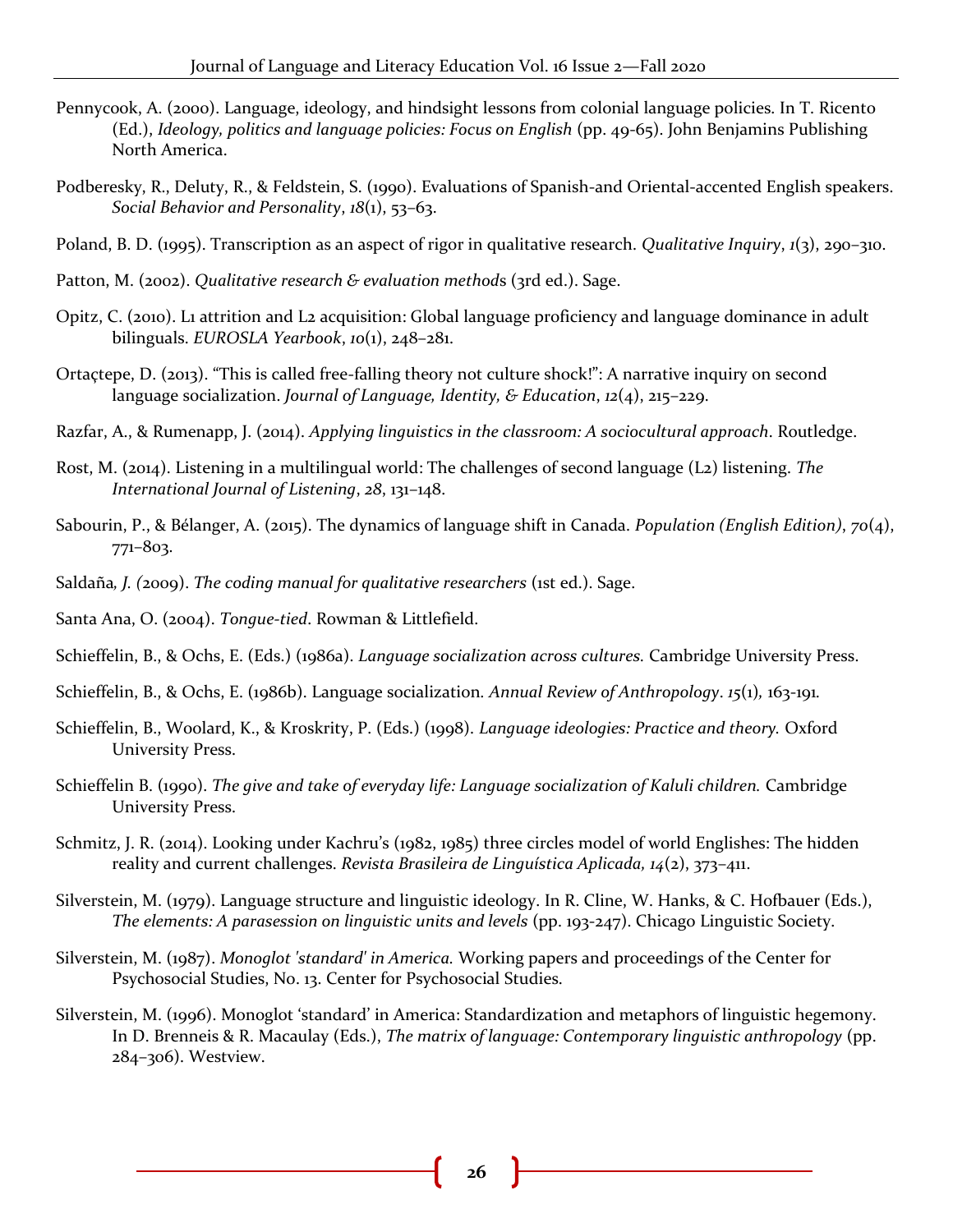- Strauss, A., & Corbin, J. (1994). Grounded theory methodology. An overview. In N. K. Denzin & Y. S. Lincoln (Eds.), *Handbook of Qualitative Research* (pp. 273-285). Sage.
- Stewart. M. A., Ryan. K. B., & Giles. H. (1985). Accent and social class effects on status and solidarity evaluations. *Personality and Social Psychology Bulletin*, *11*(1), 98–105.
- Taylor, S. J., & Bogdan, R. (1998). *Introduction to qualitative research methods: A guidebook and resource* (3rd ed.). John Wiley & Sons.
- Tomic, P. (2013). The colour of language: Accent, devaluation, and resistance in Latin American immigrant lives in Canada. *Canadian Ethnic Studies*, *45*(1), 1–21.
- Sabourin, P., & Bélanger, A. (2015). The dynamics of language shift in Canada. *Population (English Edition)*, *70*(4), 771–803.
- Schieffelin, B., & Ochs, E. (1986a). *Language socialization across cultures.* Cambridge University Press.
- Schieffelin, B., & Ochs, E. (1986b). Language socialization*. Annual Review of Anthropology*. *15*(1)*,*163-191*.*
- Swain, M. (2006). Languaging, agency and collaboration in advanced second language proficiency. In H. Byrnes (Ed.), *Advanced language learning: The contribution of Halliday and Vygotsky* (pp. 95–108). Continuum.
- Watson-Gegeo, K., & Nielsen, S. (2003). Language socialization in SLA. In C. Doughty & M. Long (Eds.), *The handbook of second language acquisition* (pp. 155-177). Blackwell.
- Watson, M. (2018). Contesting standardized English. *Academe, 108*(4), 37-40.
- Wei, L. (2011). Moment analysis and translanguaging space: Discursive construction of identities by multilingual Chinese youth in Britain. *Journal of Pragmatics*, *43*(5), 1222-1235.
- Williams, C. (1994). *Arfarniad o Ddulliau Dysgu ac Addysgu yng Nghyd-destun Addysg Uwchradd Ddwyieithog* [*An evaluation of teaching and learning methods in the context of bilingual secondary education*] (unpublished doctoral thesis). University of Wales.
- Woolard, K. (1998). Language ideology as a field of inquiry. In B. Schieffelin, K. Woolard, & P. Kroskrity (Eds.). *Language Ideologies: Practice and Theory* (pp. 3-47). Oxford University Press.
- Yazıcı, Z., İlter, B., & Glover, P. (2010). How bilingual is bilingual? Mother-tongue proficiency and learning through a second language. *International Journal of Early Years Education*, *18*(3), 259–268.
- Yin, R. (2016). *Qualitative research from start to finish*. (2nd ed.). Guilford.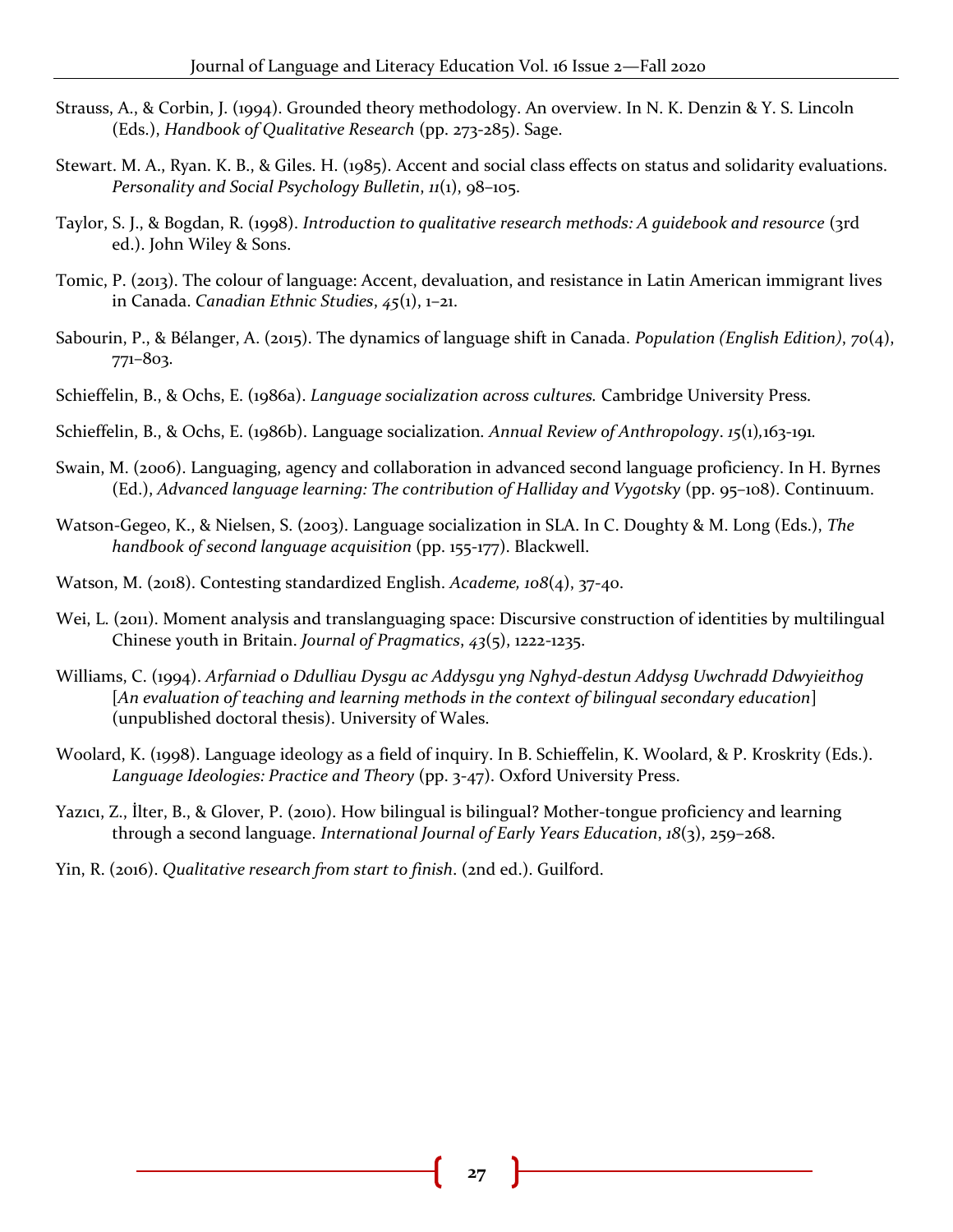## **Appendix A**

## **Meet my participants**

## *Detailed profile of Focus Group participants*

| FG#             | Name                      | <b>Nationality</b> | Languages                                   | Age            | Age at         | Length            | Education        | Profession                    | <b>Other</b>                |
|-----------------|---------------------------|--------------------|---------------------------------------------|----------------|----------------|-------------------|------------------|-------------------------------|-----------------------------|
|                 |                           |                    | spoken                                      |                | <b>Arrival</b> | of stay           |                  |                               | Infor-                      |
|                 |                           |                    |                                             |                |                |                   |                  |                               | mation                      |
| FG1             |                           |                    |                                             |                |                |                   |                  |                               |                             |
|                 | *Daisy                    | Philippines        | Cebuano<br>Tagalog<br>English               | 39             | 24             | 15                | <b>Bachelors</b> | Medical<br>billing            |                             |
|                 | *Funke                    | Nigeria            | Yoruba<br>English                           | 3 <sup>1</sup> | 15             | 16                | Graduate         | Medical<br>billing            |                             |
|                 | *Nick                     | Philippines        | Tagalog<br>Ilocano<br>Pangalatok<br>English | 39             | 27             | $12\,$            | Graduate         | Engineer                      |                             |
|                 | *Ola                      | Nigeria            | Yoruba<br>English                           | 42             | 30             | 12                | Graduate         | Nursing<br>professor          | Banker in<br>her<br>country |
|                 | *Rabia                    | Nigeria            | Yoruba<br>English                           | 47             | 3 <sup>1</sup> | 16                | Graduate         | Accountant                    |                             |
|                 | *Ramo<br>n                | Philippines        | Tagalog<br>Ilocano<br>Pangalatok<br>English | 39             | 27             | 12                | Graduate         | Engineer                      |                             |
|                 | $^{\star} \mathrm{Ziggy}$ | Philippines        | Tagalog<br>English                          | 40             | 16             | 24                | <b>Bachelors</b> | Transpor-<br>tation           |                             |
| FG <sub>2</sub> |                           |                    |                                             |                |                |                   |                  |                               |                             |
|                 | *Daniel                   | Ghana              | Fante<br>Ga<br>English                      | 60             | 18             | 4 <sup>2</sup>    | Doctorate        | College<br>Admini-<br>strator |                             |
|                 | *Loise                    | Philippines        | Tagalog<br>English                          | $64$           | 59             | 5                 | Associate        | Nursing<br>Assistant          |                             |
|                 | *Rida                     | Syria              | Arabic<br>Aramaic<br>Kurdish<br>English     | 54             | 37             | $17 \overline{ }$ | <b>Bachelors</b> | Teacher                       |                             |
|                 | *Veroni<br>ca             | Nigeria            | Yoruba<br>English                           | 50             | 15             | 35                | Graduate         | Librarian                     |                             |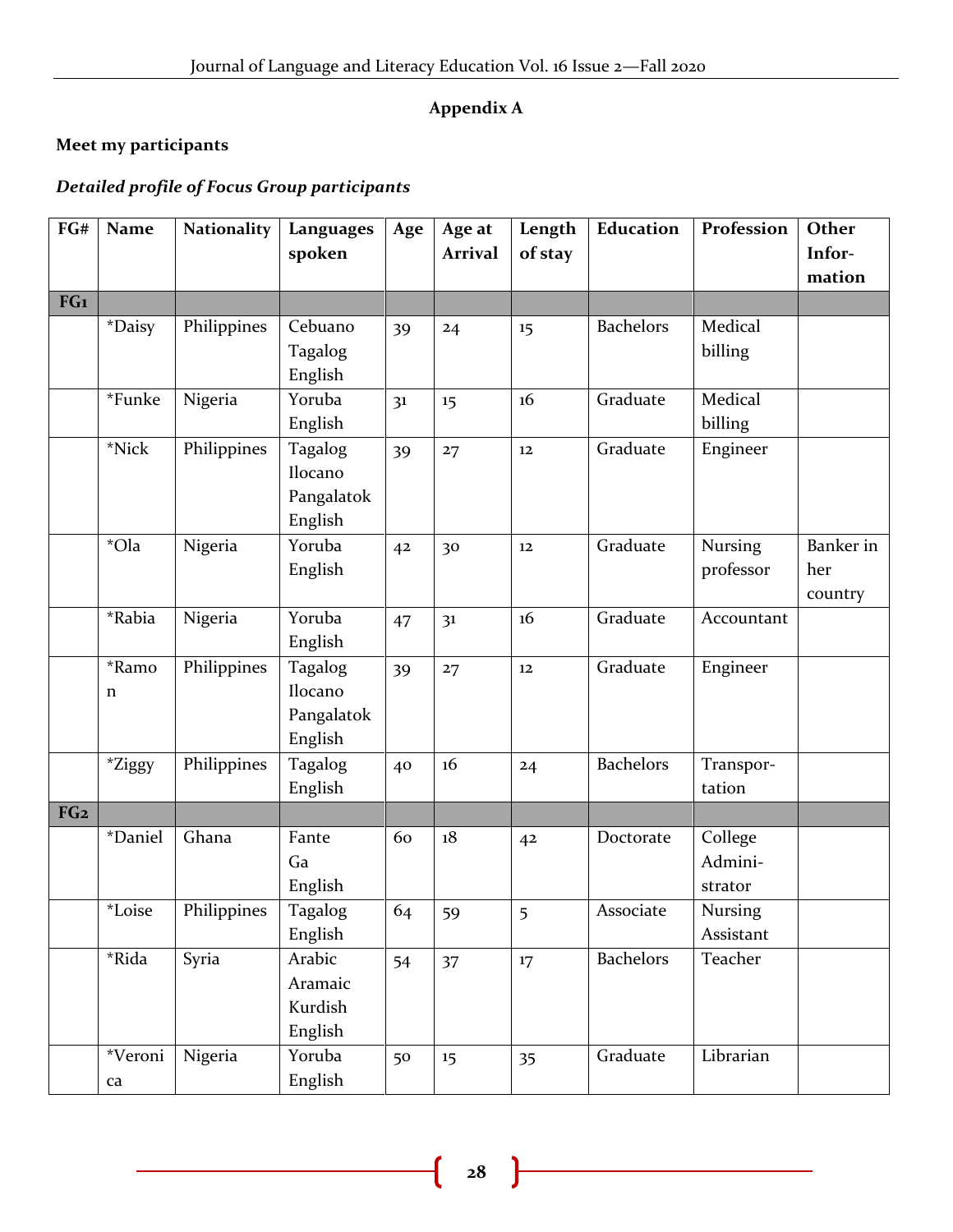| FG <sub>3</sub> |          |               |            |            |                |                |                        |            |            |
|-----------------|----------|---------------|------------|------------|----------------|----------------|------------------------|------------|------------|
|                 | *Crystal | Nigeria       | Igbo       | 52         | 3 <sup>1</sup> | 21             | Graduate               | Insurance  |            |
|                 |          |               | English    |            |                |                |                        | Claims     |            |
|                 | *Flora   | <b>Brazil</b> | Portuguese | 40         | 34             | 6              | <b>Bachelors</b>       | Home-      | Human      |
|                 |          |               | English    |            |                |                |                        | maker      | Resource   |
|                 |          |               |            |            |                |                |                        |            | officer in |
|                 |          |               |            |            |                |                |                        |            | home       |
|                 |          |               |            |            |                |                |                        |            | country    |
|                 | *Jacob   | Nigeria       | Igbo       | 35         | 29             | 6              | Graduate               | Physician  |            |
|                 |          |               | Yoruba     |            |                |                |                        |            |            |
|                 |          |               | Hausa      |            |                |                |                        |            |            |
|                 |          |               | English    |            |                |                |                        |            |            |
|                 | *Merry   | Nigeria       | Yoruba     | 34         | 19             | 15             | $\overline{G}$ raduate | Accountant |            |
|                 |          |               | English    |            |                |                |                        |            |            |
|                 | *Nina    | India         | Guterati   | 61         | 4 <sup>2</sup> | 19             | <b>Bachelors</b>       | Librarian  |            |
|                 |          |               | English    |            |                |                |                        |            |            |
| FG <sub>4</sub> |          |               |            |            |                |                |                        |            |            |
|                 | *Amber   | Poland        | Polish     | 35         | 20             | 15             | Student                | Librarian  |            |
|                 |          |               | English    |            |                |                |                        |            |            |
|                 | $*Grant$ | Ecuador       | Spanish    | 30         | 17             | 13             | Graduate               | Admini-    |            |
|                 |          |               | English    |            |                |                |                        | stration   |            |
|                 | *Leah    | Columbia      | Spanish    | 47         | 30             | 17             | Graduate               | College    |            |
|                 |          |               | English    |            |                |                |                        | Professor  |            |
|                 | $*$ Liz  | Mexico        | Spanish    | ${\bf 20}$ | 15             | 5              | Student                | Student    |            |
|                 |          |               | English    |            |                |                |                        |            |            |
| FG <sub>5</sub> |          |               |            |            |                |                |                        |            |            |
|                 | *Chung   | South         | Korean     | 44         | 37             | $\overline{7}$ | <b>Bachelors</b>       | Student    |            |
|                 |          | Korea         | English    |            |                |                |                        |            |            |
|                 | *Jessica | Peru          | Spanish    | 28         | 24             | $\overline{4}$ | <b>Bachelors</b>       | Pharmacy   | Pharma-    |
|                 |          |               | English    |            |                |                |                        | Technician | cist in    |
|                 |          |               |            |            |                |                |                        |            | home       |
|                 |          |               |            |            |                |                |                        |            | country    |
|                 | *Kathy   | Bulgaria      | Bulgarian  | 44         | 34             | $10\,$         | Graduate               | Student    | Lawyer in  |
|                 |          |               | English    |            |                |                |                        |            | home       |
|                 |          |               |            |            |                |                |                        |            | country    |
|                 | *Olivia  | Ukraine       | Ukrainian  | 44         | 42             | $\mathbf{2}$   | <b>NA</b>              | Student    |            |
|                 |          |               | Russian    |            |                |                |                        |            |            |
|                 |          |               | Polish     |            |                |                |                        |            |            |
|                 |          |               | English    |            |                |                |                        |            |            |

*\*All names are pseudonyms* 

ſ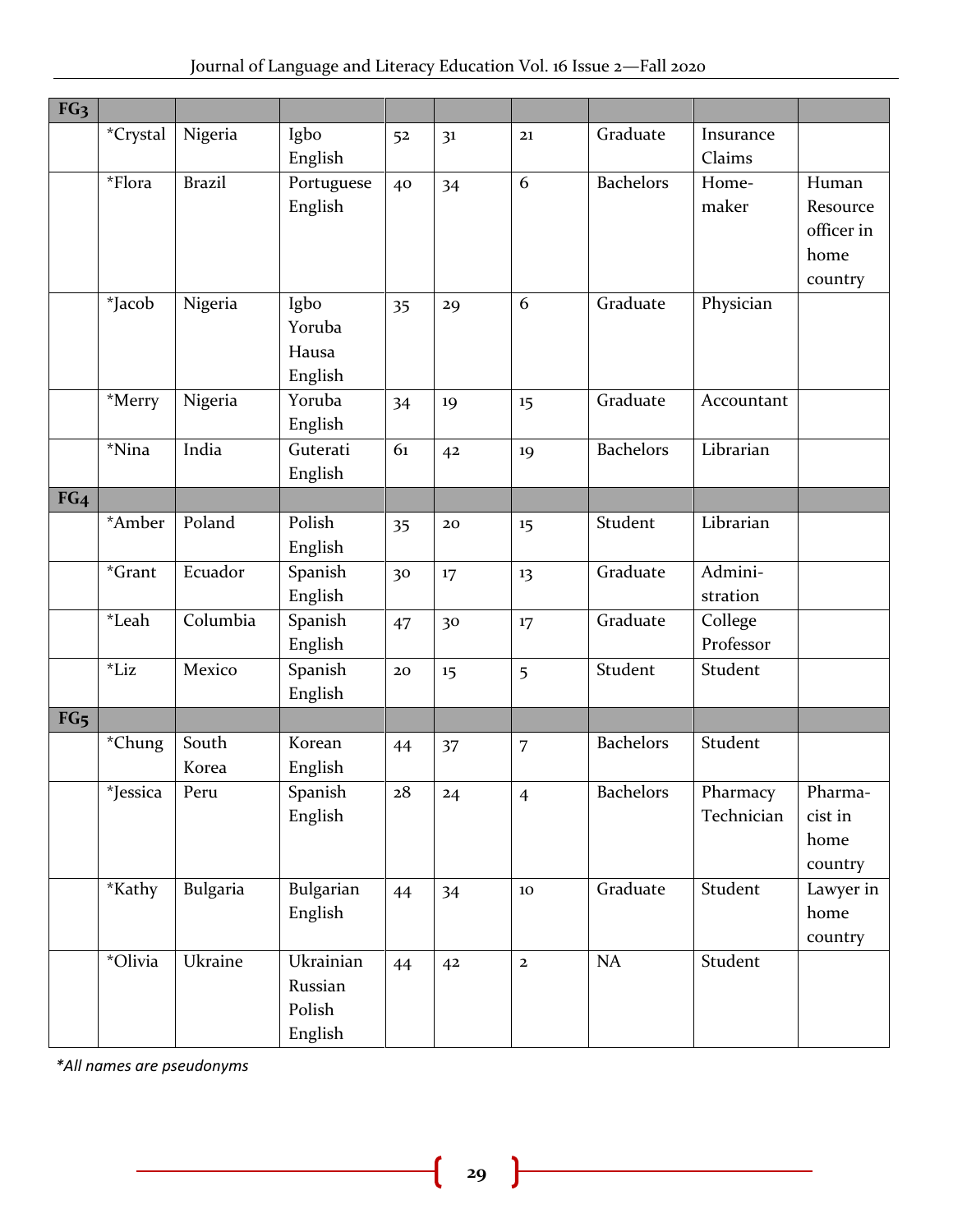#### **Appendix B**

#### **Initial Survey Questions**

Please answer the following questions.

- 1. Name:
- 2. Nationality: Age:
- 3. Circle: Female Male
- 4. Circle Religion: Christian Moslem Other (please specify) \_\_\_\_\_\_\_\_\_\_\_\_\_\_\_\_\_\_\_\_
- 5. Contact phone number: Contact email:
- 6. How many months/years have you been in the United States of America?
- 7. How old were you when you arrived the United States?
- 8. Reason for coming to the United States (Circle best option(s))

Education Better Opportunities Humanitarian

Other (please specify): \_\_\_\_\_\_\_\_\_\_\_\_\_\_\_\_\_\_\_\_\_\_\_\_\_\_\_

- 9. Level of education in home country:
- 10. Profession/Job in home country:
- 11. Language(s) spoken:
- 12. Circle level of spoken/written English

| <b>Spoken</b> | Written       |
|---------------|---------------|
| Very Fluent   | Very Fluent   |
| Fluent        | <b>Fluent</b> |
| Moderate      | Moderate      |
| Very little   | Very Little   |
|               |               |

13. Circle willingness to participate in research

| Oh yes! | Maybe | No, thanks |
|---------|-------|------------|
|---------|-------|------------|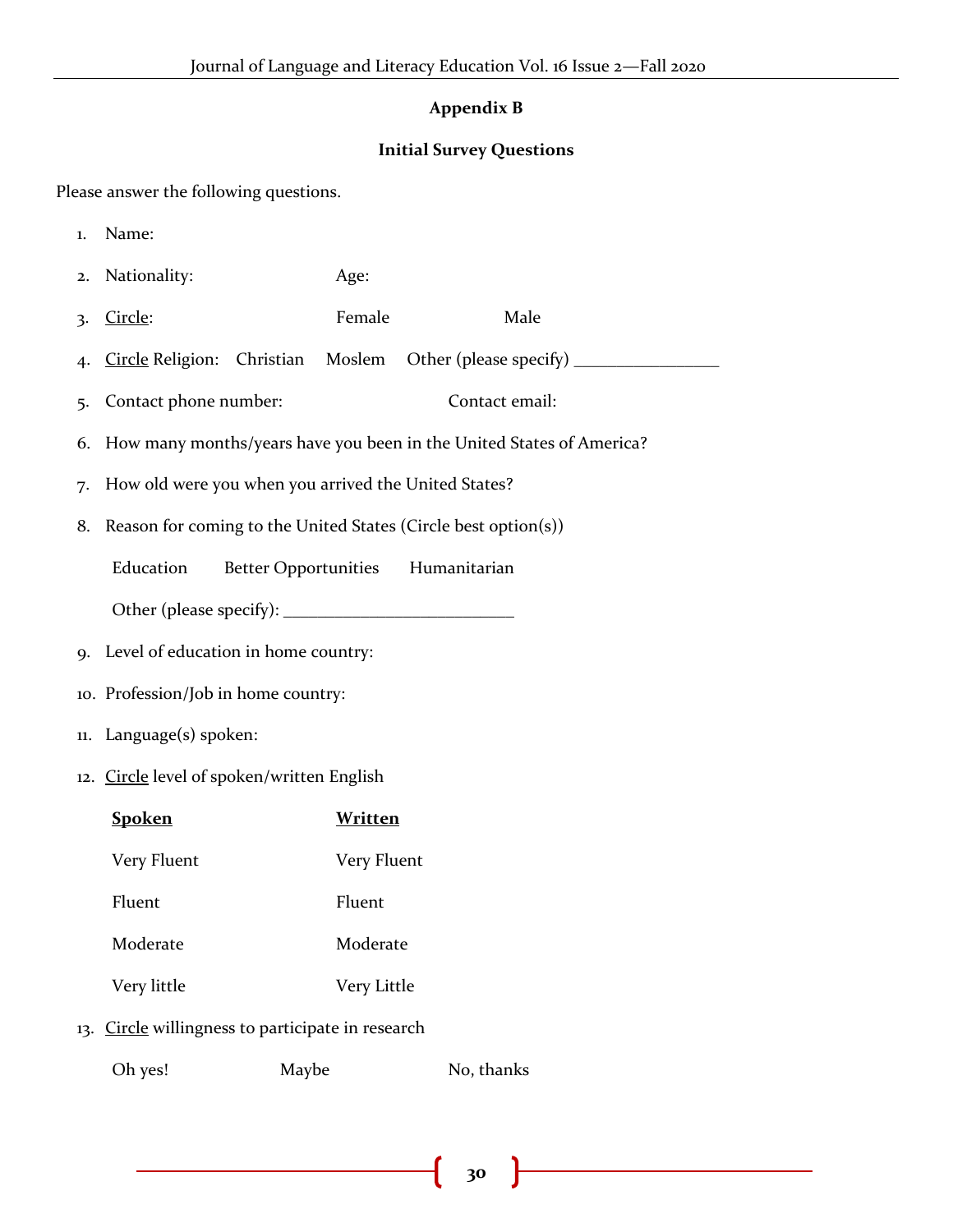#### **Appendix C**

#### **Logistics Survey**

Thank you so much for agreeing to participate in this focus group study. For logistic ease, each focus group will consist of between 5 and 7 participants who will meet for two hours on two different days. To facilitate a grouping that is agreeable to your schedule, please circle your preference. **Please indicate 1st, 2nd, 3rd (etc.) choice in the bracket beside your selection**. Thank you.

1. What day of the week is most convenient for you?

Monday (\_\_\_\_) Wednesday (\_\_\_\_) Friday (\_\_\_\_) Saturday (\_\_\_\_)

2. What is the most convenient meeting time for you?

4pm. - 6pm. (\_\_\_\_) 5pm. - 6pm. (\_\_\_\_\_)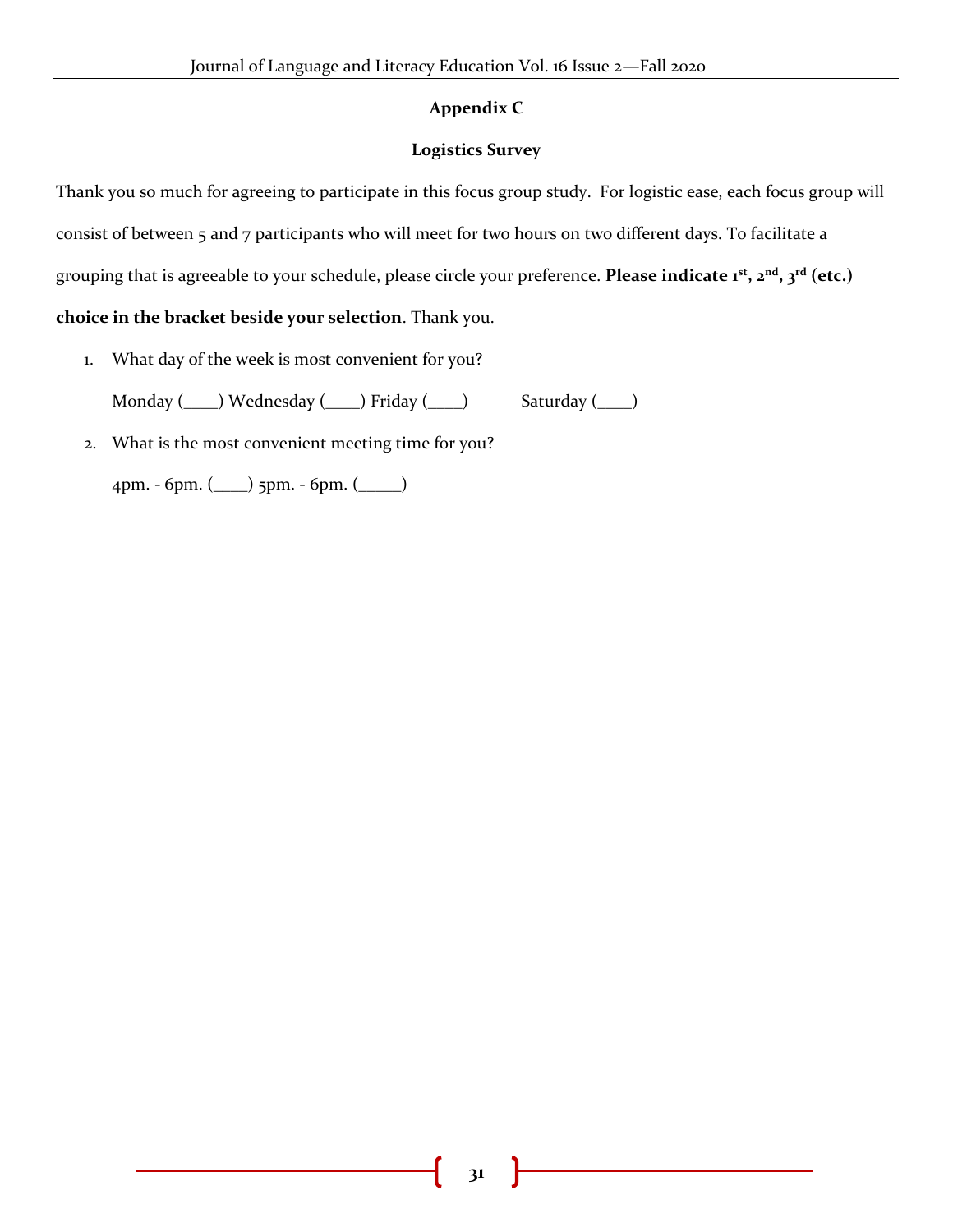## **Appendix D**

#### **Focus Group Questionnaire**

1. Circle level of spoken/written English before coming to the United States of America?

|    | <b>Spoken</b>                                                                           | <b>Written</b> |        |            |
|----|-----------------------------------------------------------------------------------------|----------------|--------|------------|
|    | Very Fluent                                                                             | Very Fluent    |        |            |
|    | Fluent                                                                                  | Fluent         |        |            |
|    | Moderate                                                                                | Moderate       |        |            |
|    | Very little                                                                             | Very Little    |        |            |
|    | None at all                                                                             | None at all    |        |            |
|    |                                                                                         |                |        |            |
|    |                                                                                         |                |        |            |
|    |                                                                                         |                |        |            |
| 4. | How many members of your family speak English? _________________________________        |                |        |            |
| 5. | Circle how often you communicate in spoken/written English with members of your family? |                |        |            |
|    | (Spoken)<br>Frequently                                                                  | Moderately     | Rarely | Not at all |
|    | (Written)<br>Frequently                                                                 | Moderately     | Rarely | Not at all |
| 6. | Rate their average proficiency level:                                                   |                |        |            |
|    | <b>Spoken</b>                                                                           | <b>Written</b> |        |            |
|    | Very Fluent                                                                             | Very Fluent    |        |            |
|    | Fluent                                                                                  | Fluent         |        |            |
|    | Moderate                                                                                | Moderate       |        |            |
|    | Very little                                                                             | Very Little    |        |            |
|    | None at all                                                                             | None at all    |        |            |
|    |                                                                                         |                |        |            |

7. What other languages do you use with your family members? \_\_\_\_\_\_\_\_\_\_\_\_\_\_\_\_\_\_\_\_

 $\mathbf f$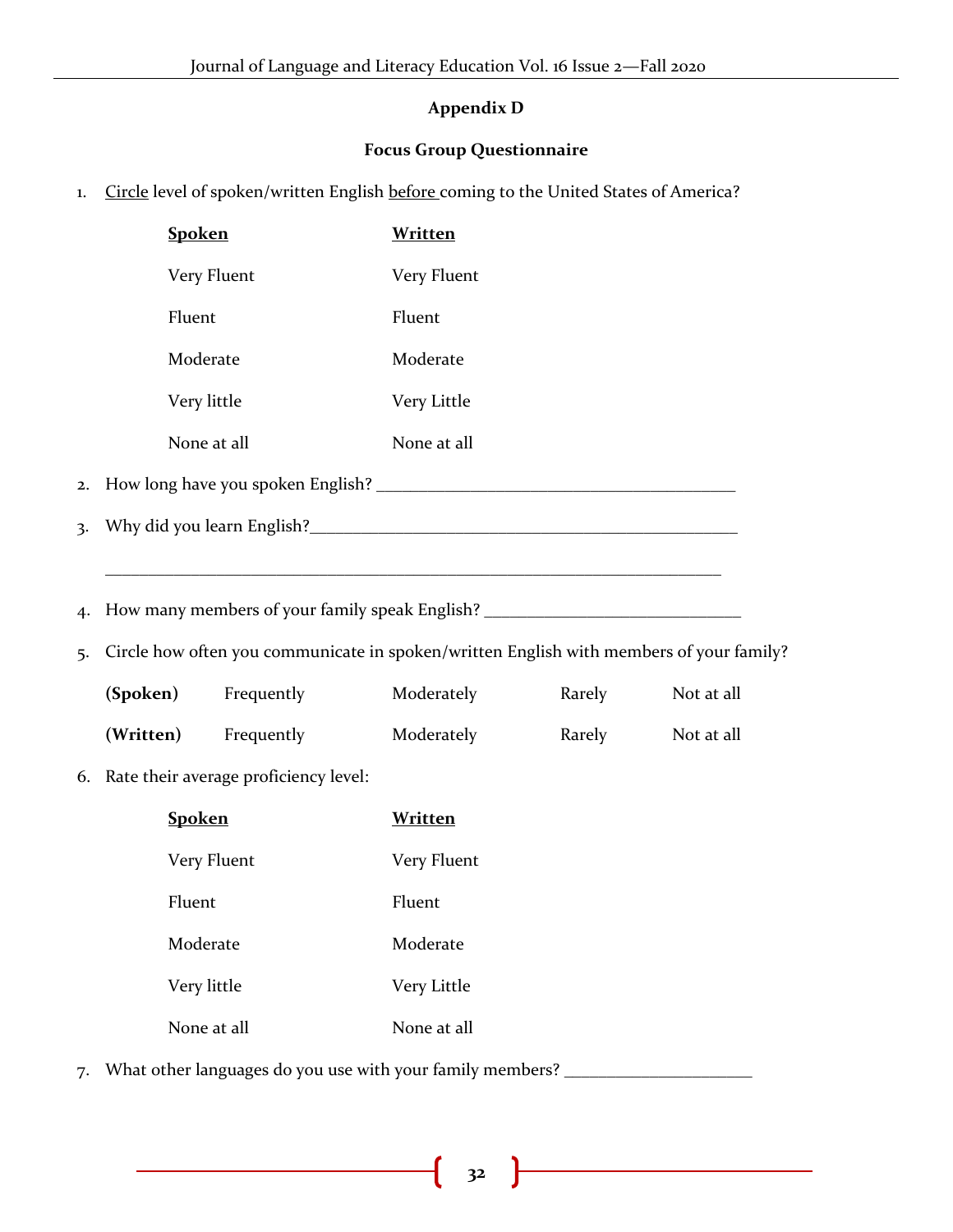#### **Appendix E**

#### Guideline for Group participation

- ❖ Please turn your cell phone and other devices off.
- ❖ Facilitator is keeping notes. So please allow only one person to speak at a time.
- ❖ Please signal when you want to speak, and avoid carrying on side-bars or separate conversations.
- ❖ As facilitator, I may sometimes need to interrupt and/or move you along in your conversation to allow others to participate, or call on specific participants to solicit and/or clarify certain points made.
- ❖ Keep questions or comments off the topic outside the focus group session.
- ❖ Please be courteous and respectful to fellow participants in the group.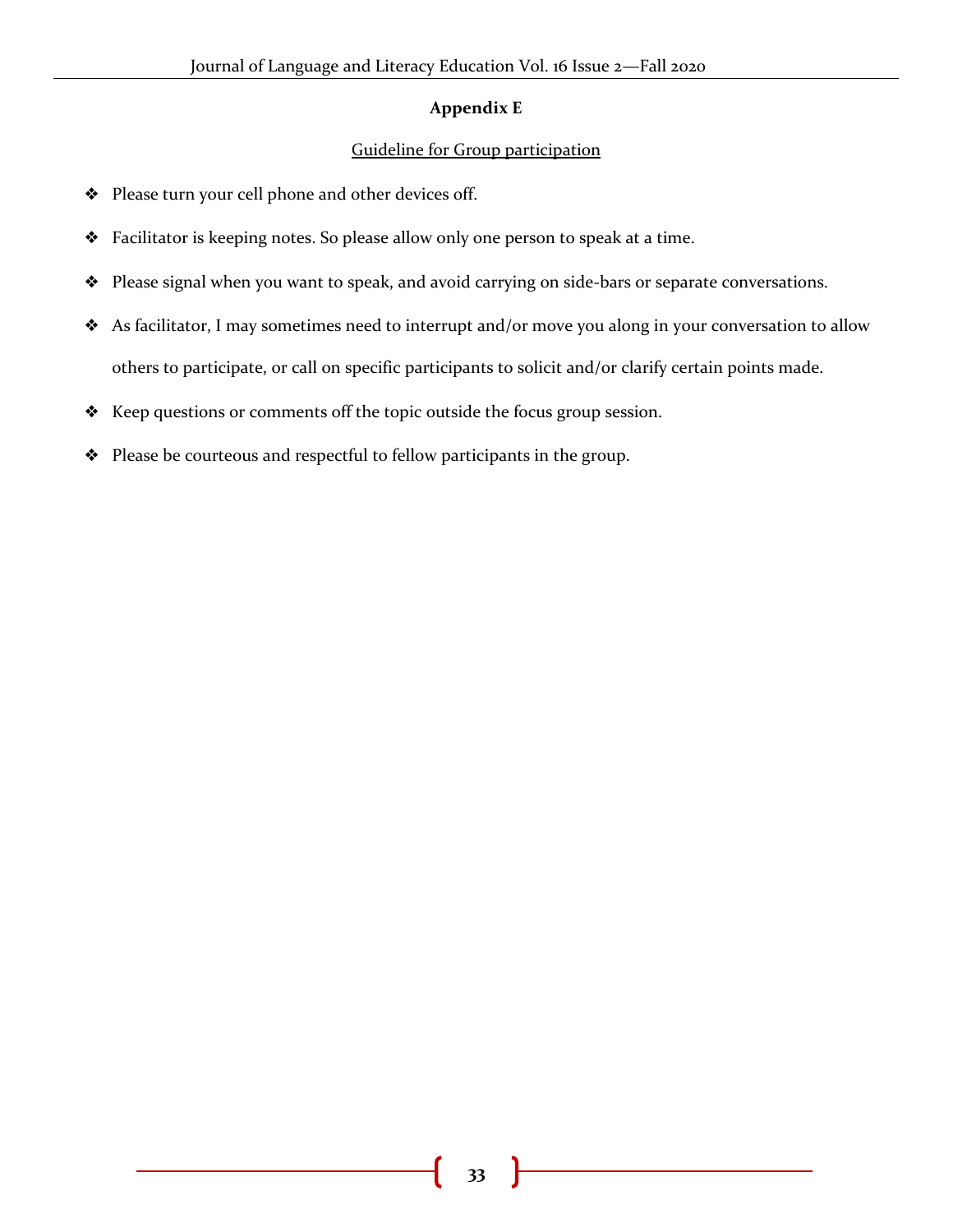#### **Appendix F**

#### **Focus Group Protocol 1**

- 1. How did your language experience before coming to the United States shape your experience here? Was it helpful? Share your story.
- 2. What effect(s) did your professional qualification have on your language experience
- 3. As a new resident in the United States of America, how did you feel having conversations with an English speaker?
	- a. Has that feeling changed? How? At what point? If not, why?
	- b. What has been your experience so far?
- 4. Does knowing how to speak English (whatever level) help you in any of the following experiences?
	- a. On your first day in the United States…
	- b. Going to the store alone for the first time…
	- c. Looking for accommodation…
	- d. Trying to find a job…
- 5. What is the effect of your accent in language use? Share specific examples.
- 6. How do you think other people view your accent?
- 7. Has anybody ever talked to you about it? What do they say? How do you feel about it?
- 8. Was there ever a time when you were misunderstood because of your accent?